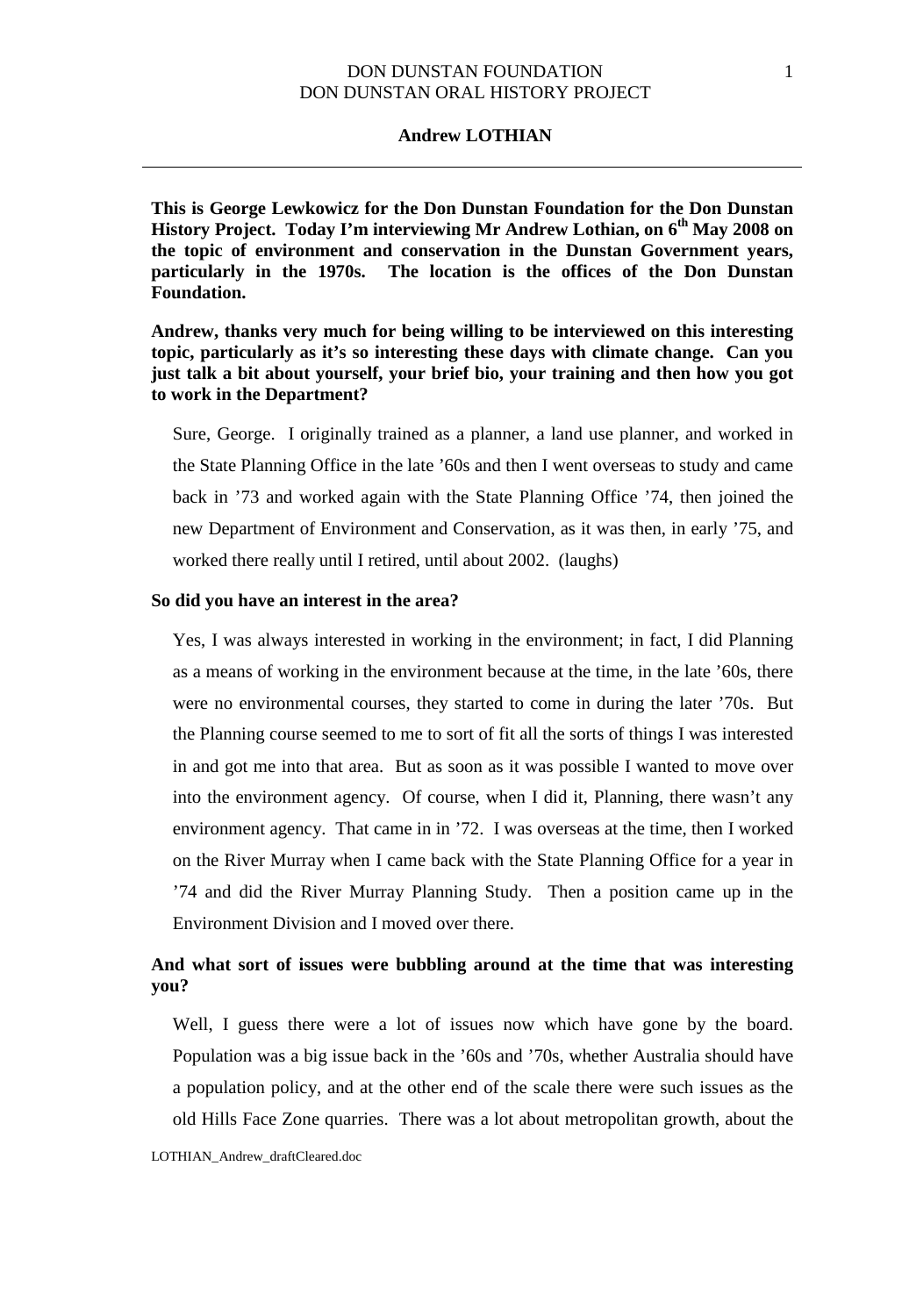## **Andrew LOTHIAN**

development of Adelaide, about which directions it should move, directions it should go, up and out and all those sorts of issues. There was emerging issues about the environment in a particular area. I guess with the development of the *Planning and Development Act* and the whole planning system the focus tended to be on planning issues, and then started during the '70s to move into the broader environmental issues. So issues of pollution became significant: air pollution in Adelaide, the problem of traffic and alternatives to the car, sort of car dependency that we have. The issues of the coast became important, the problems of storm damage along the metropolitan coast in particular. This was the time also in the mid-'70s when Monarto got off the ground as an alternative to seeing growth in Adelaide. The freeways: there was a big, of course, debate in the late '60s over the  $MATS<sup>1</sup>$  $MATS<sup>1</sup>$  $MATS<sup>1</sup>$  scheme over whether we should have freeways across Adelaide, and that was basically rejected and so we moved in towards, well, what else we do.

There were a lot of issues. I guess they were fairly urban-focused. There were rural issues. Vegetation clearance barely rated a mention, but people were becoming increasingly concerned about the state of flora and fauna and I guess also of land degradation, although we didn't really call it that in those days. There was evidence of erosion, salinisation was barely known about, the River Murray looked pretty robust and go on forever. So yes, it was very much an urban type of focus of environmental issues.

### **Were you aware of any lobby groups on some of these issues at the time?**

Yes, there were a number of lobby groups. The Mount Lofty Ranges Association was one, and also the Town and Country Planning Association. Now, the Mount Lofty Ranges Association had a research officer called Ron Caldicott, who actually became a member of the State Planning Authority. What happened was that a chap – I can't remember his name, but he invested money and got a lot of money out of Poseidon, and he then invested that into engaging a research officer for the association for a period of five years and Ron was the man. So he was able to

 $\overline{a}$ 

<span id="page-1-0"></span> $1$  MATS – Metropolitan Adelaide Transportation Study.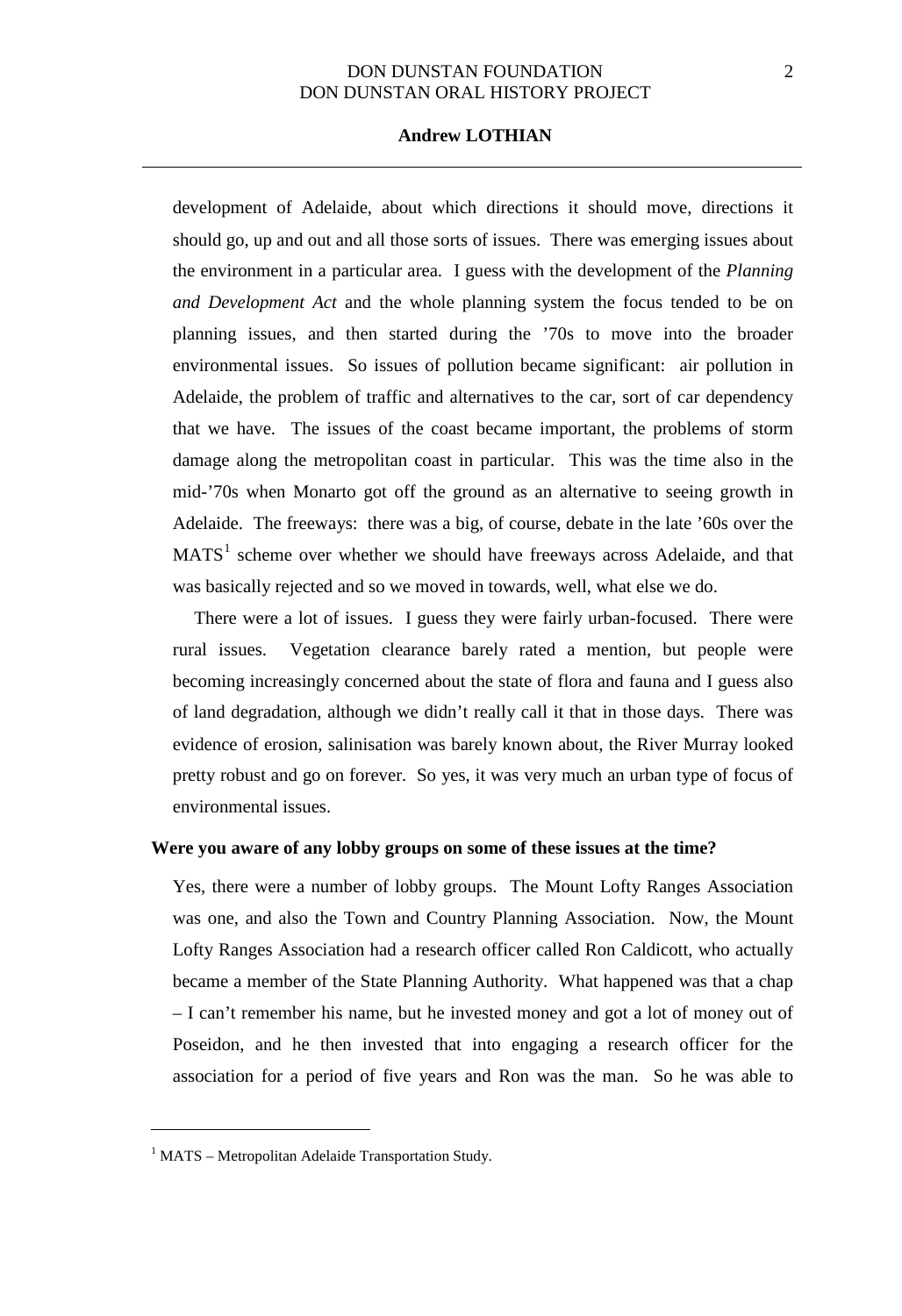## **Andrew LOTHIAN**

actually advocate and lobby and push planning issues on the Mount Lofty Ranges, in particular environmental issues, and he got appointed to the State Planning Authority, as I mentioned. The other person was David Higbed, who was Secretary of the Town and Country Planning Association, and he was an economist. He worked for the Dairyman's Association as an economist, but his real interest was in broader town and country planning, so he was quite active there.

The other couple that I should mention was Anne and Peter Reeves of the Nature Conservation Society. Peter was President and Anne was Secretary through much of the '70s, and they were highly effective in terms of lobbying governments in terms of advocating issues and so forth. So they had a very strong advocacy role for not just nature conservation, as their name would suggest, but broader planning and environmental issues. They were into everything, and very strong advocates.

They would have been the key groups. John Coulter was another one who was around and he wasn't a senator at that time, he was still a researcher at  $IMVS$ <sup>[2](#page-1-0)</sup> he was very strongly involved in a lot of these planning and environmental issues. People like Warren Bonython were around, National Trust, people like that. Yes, they'd be the main groups. The Nature Conservation Society was I guess the strongest and scientifically-based of all of those groups. Town and Country Planning and the Mount Lofty Ranges were much more advocacy type of groups but very effective and did some great work.

# **And did you get a sense of the politicians being aware of all this and getting really interested?**

Yes, very much so. It made media attention, got media attention quite often, some of these issues. I guess it was a state of transition. People were still trying to understand what this environment thing was all about and I think the politicians were still coming to grips with it; I think Don Dunstan was in a sense ahead of his time. He understood the planning dimension very well, he got the *Planning and Development Act* through in '67 and was the first to establish a Minister of

 $\overline{a}$ 

<span id="page-2-0"></span> $2$  IMVS – Institute of Medical and Veterinary Science.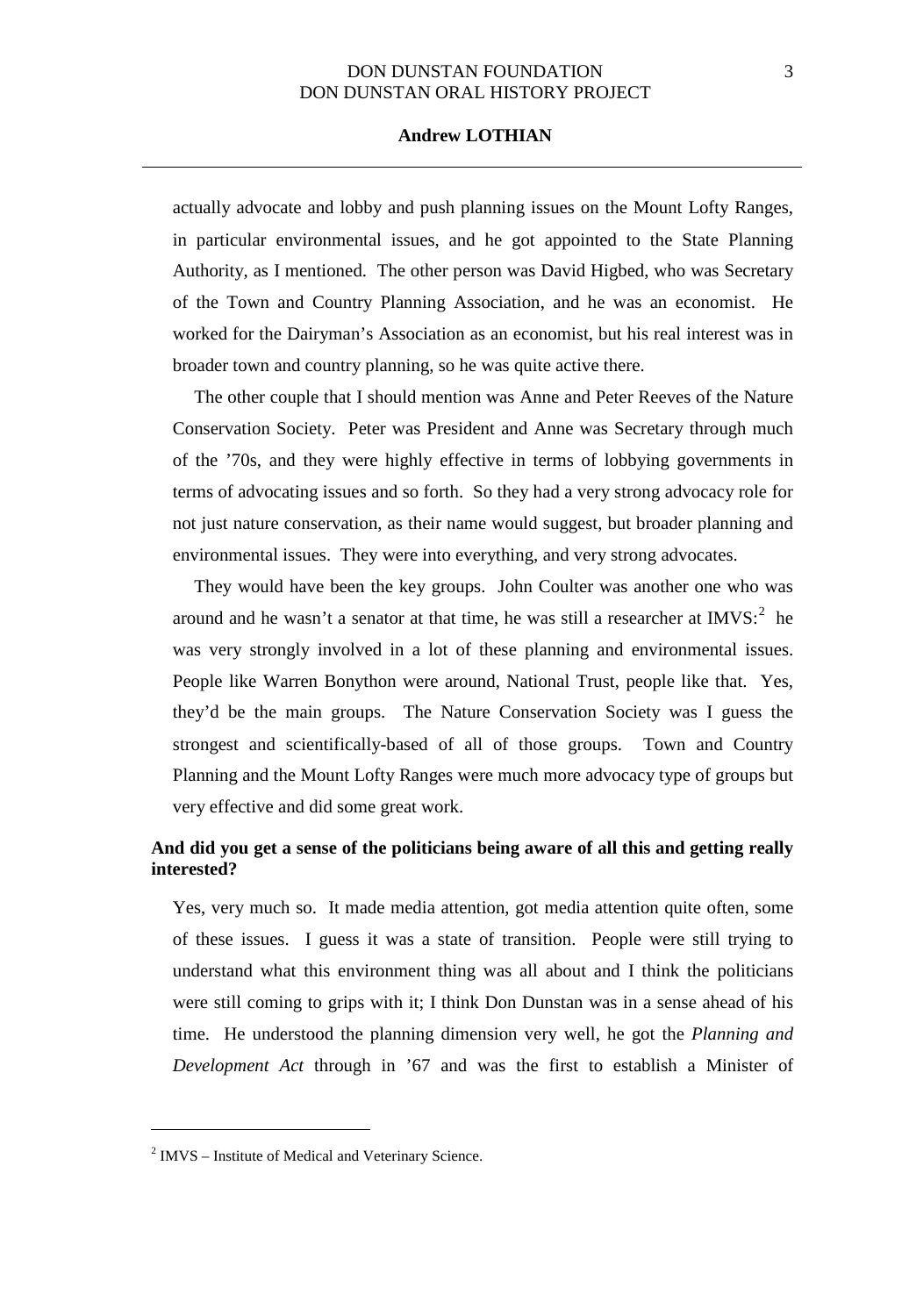### **Andrew LOTHIAN**

Conservation, which was Glen Broomhill, and so he understood the need to start to address those areas – without really being too sure what they do, I think. And for many years working in the Environment Division through the '70s we really had carte blanche to do anything we like. Our basic role was in terms of environmental impact assessment, which we'll come to a bit later; but we could raise any sorts of issues and pursue them, and we'd of course get a lot of media attention on different issues and so we'd take up particular issues – off-road vehicles being an example, native vegetation clearance being another one – which we saw as environmental issues. So gradually, during the '70s, it started to coalesce around a number of issues what the environment was and what we need to focus on.

And I suppose also some of the issues started to be addressed. I mean, I think Glen Broomhill, for his credit, brought in a levy on the extract of industries and a dollar levy, I think it was, per ton – might have even been less than that – to rehabilitate the quarries along the Hills Face Zone. We don't appreciate today what those quarries used to look like back in the '70s, but they were really quite scars on the landscape. You could see the main quarry across the Gulf and many of the others were just very badly developed with very high faces that you couldn't rehabilitate. So he introduced that and brought that about. He also, of course, brought about a ban on subdivision in the Hills Face Zone, much to the chagrin of Stuart Hart at the time, I think (laughs) – give all credit to Stuart, but he couldn't understand how we could actually ban development of private land, and of course that was only the beginning of that sort of approach because subsequently, and it took some years, we banned clearance of native vegetation, which was always seen as a farmer's right to develop. And so there was this issue coming in of environment and planning starting to control people's inalienable rights to do as they want. Now, that had already come in, I guess, through pollution issues and efforts to try and address end-of-pipe pollution issues by looking at industrial processes and changing those; but during the '70s it was still very much about curbing the effect of the pollution at the end of the pipe, not really getting into the processes.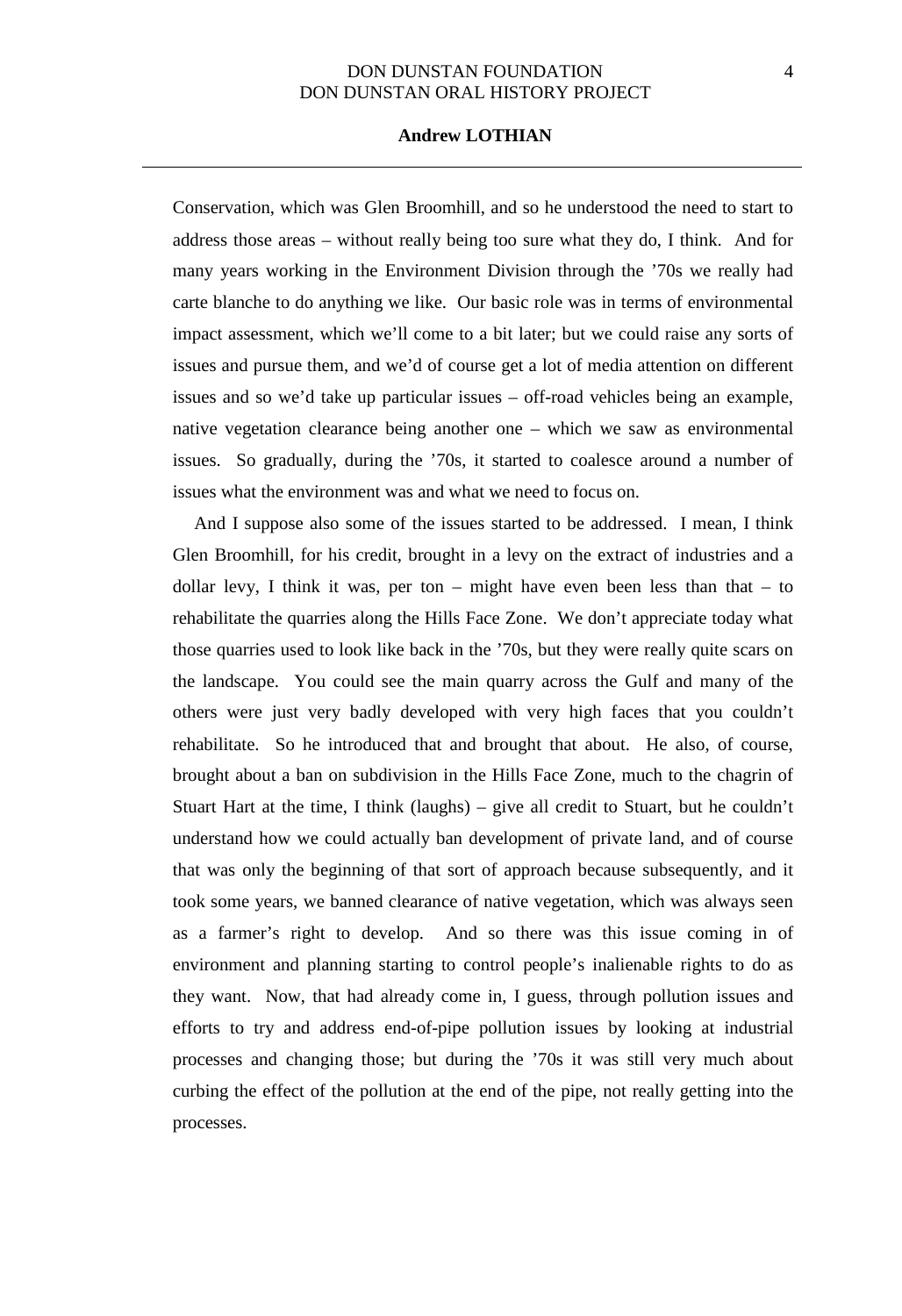## **Andrew LOTHIAN**

So yes, there was a lot of issues around and it was really understanding how we could start to approach these during the '70s. That was the time when these start to coalesce and there were two broad issues that started to become apparent. One was around the pollution/waste/recycling area, and that still remains today; it's breadth has widened now into site contamination and a whole lot of other things and greenhouse and things like that. And the other broad group of areas was around the natural environment, and it's about biodiversity, it's about conservation and those sorts of areas. What's happened, I guess, in the process is that we've missed out a lot of things that fall between them. Things such as, for instance, off-road vehicles were something which came up and we addressed during the '70s and to try and work out what we should do about off-road vehicles. It tends to be now a sort of silo approach, that we tend to put things either into the pollution area, which is  $EPA<sup>3</sup>$  $EPA<sup>3</sup>$  $EPA<sup>3</sup>$  or into the national parks biodiversity area; but there's no-one really addressing all of the other sorts of issues, which tend to fall between the cracks. And subsequently, later on, I was involved in some of those sorts of issues later on; but during the '70s it didn't really matter, we were involved in a lot of those things.

# **You could ..... ..... .....**

Yes.

 $\overline{a}$ 

## **Do you have a sense that this was new in Australia or was it copying what was happening in some of the other states?**

All of the states started to establish environment agencies during the '70s and, to their credit, the ministers saw the need to talk and the Australian Environment Council was established – I'm not sure when, but it was fairly early on, certainly in the '70s. It may have been by '75; no, I think it was before that because I think it was Hunt was the Federal Minister and he was Liberal, so I think it must have been pre-Whitlam that they established the Australian Environment Council, which was a council of ministers, and of course then they'd have a standing committee of what we call 'CEOs' today; 'permanent heads' is our name then.

<span id="page-4-0"></span> $3$  EPA – Environment Protection Authority.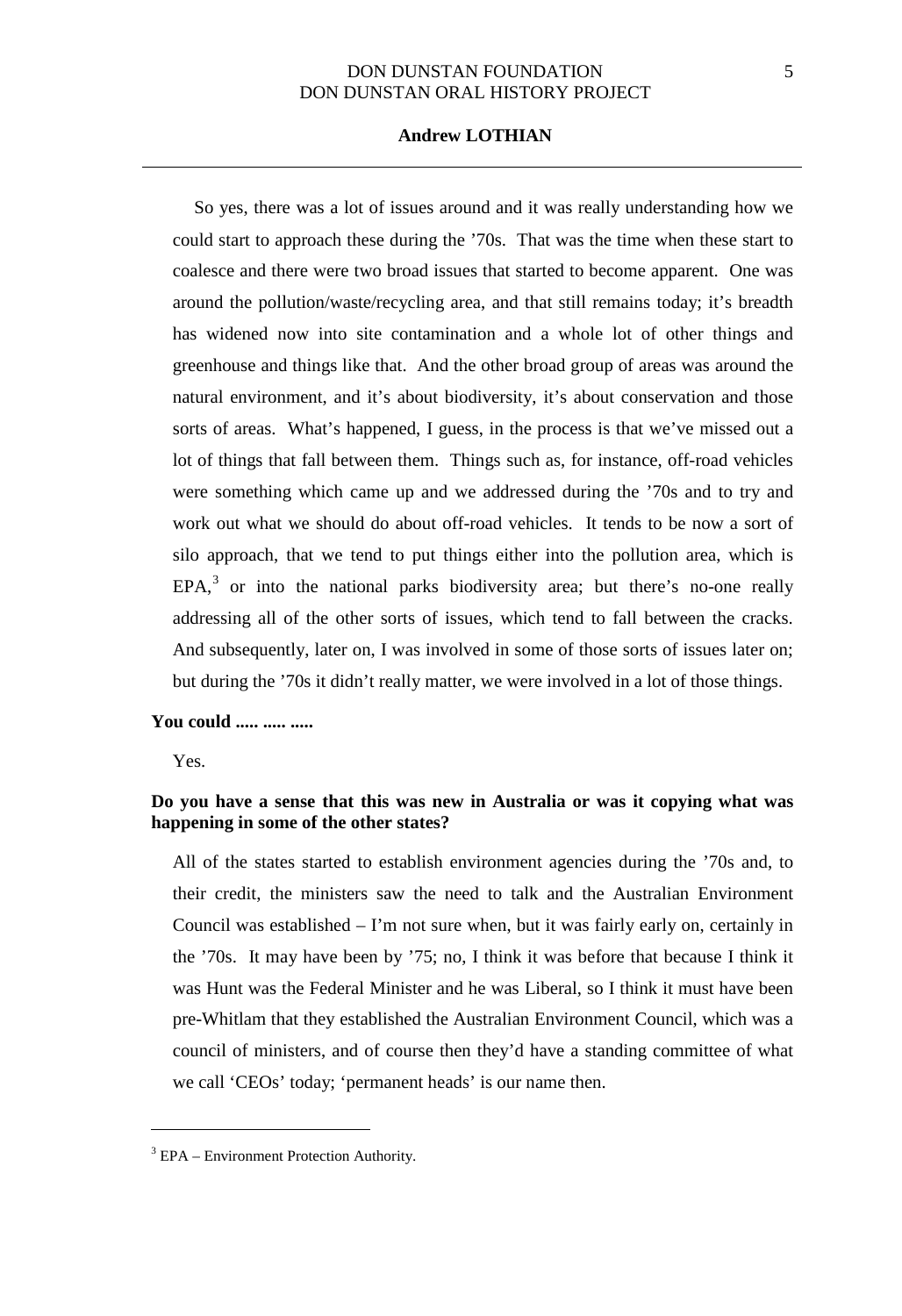### **Andrew LOTHIAN**

#### **That's right.**

*Impermanent.* And they would get together a couple of times a year and there would be a whole lot of things on their agenda, and they'd become increasingly effectively. Now, Geoff Inglis, who I mentioned, was involved very heavily right from the word go with all of that. He would be able to give you much more of the national perspective. But the big unwritten history is the effectiveness of the Australian Environment Council and its subsequent iterations on how they've developed environmental policy in particular from the national perspective covering a very broad range of issues – you know, from noise through to various pollution issues to conservation and so forth. So yes, that was I guess one of the big things that happened through there. And it was largely unseen, in the media or in the general public, wouldn't have  $---$ .

### **The Whitlam Government set up a department, from memory.**

Yes, that's right.

#### **How did that impact on what you were doing?**

Didn't really a lot. I guess the thing that they brought in was some funds to assist in different things; but it gave a new impetus to it. I think the Federal Department of Environment – actually, *was* there a Federal Department of Environment? I'm not even sure there was. I'm thinking of the urban development.

### **Yes, [Department of] Urban and Regional Development, DURD.**

Yes, DURD. I'm not sure when the federal department came in, it must have been about there. But it doesn't seem to have figured very much. (laughter) It must have done some things.

## **Yes, there was the national estate work with – – –.**

Yes, it was very much the national estate back in '74 when the national estate was reported and then '75 they established the Australia Heritage Commission, but that focused very much around that area of heritage, not so much a broader environmental thing although their report covered a fairly wide range of issues. And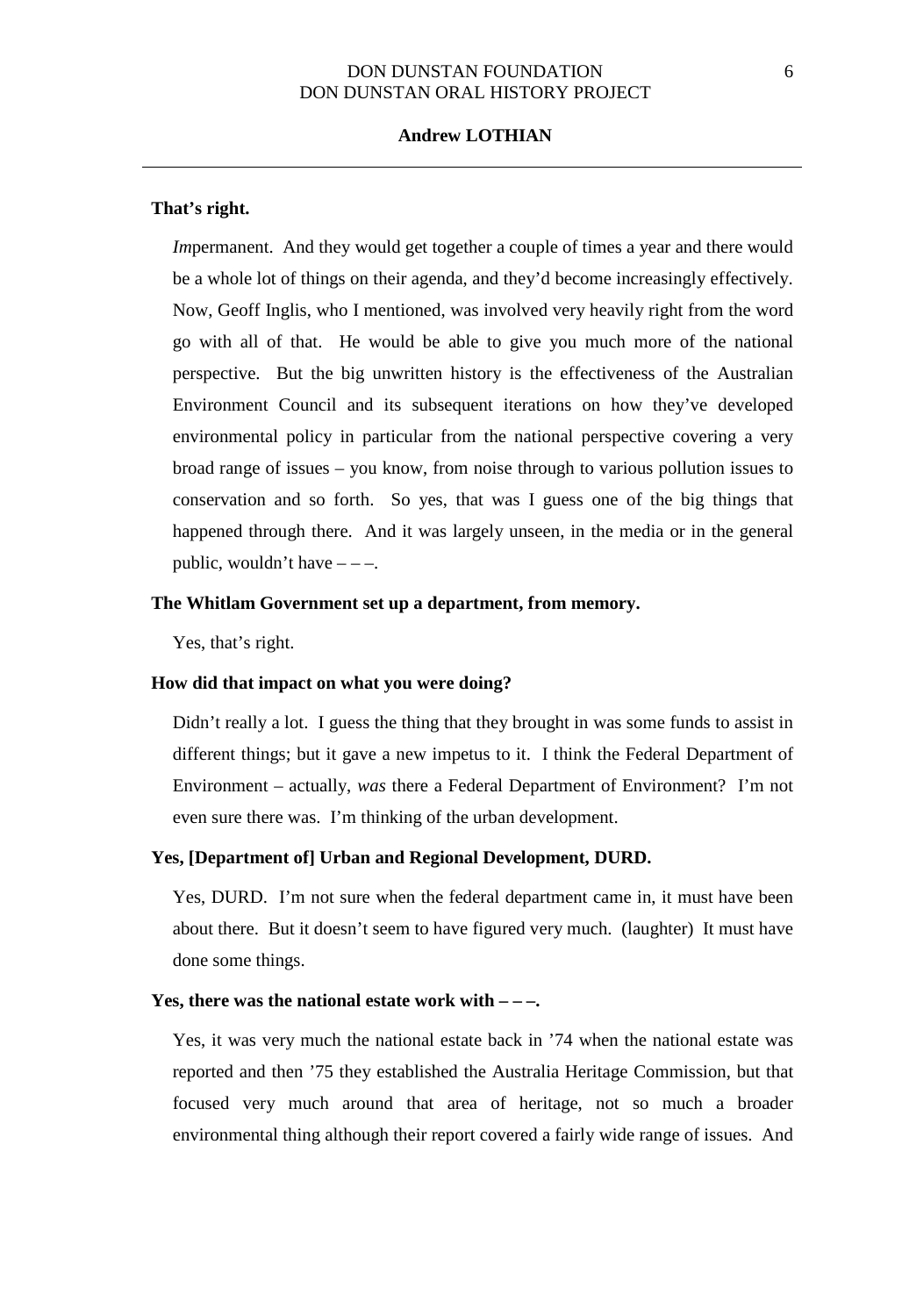## **Andrew LOTHIAN**

I'm not sure what it really got involved in, the federal department at that time. It must have been involved in some things. (laughs)

#### **Yes. What about the Jordan Report? That was a bit earlier, wasn't it?**

Yes. Jordan Report – well, Grant Inglis was a member of that, he was on that, and that was a very effective body. One of the interesting things about committees in those days – and this was late '60s, early '70s, I think it reported in '72 and I've still got a copy of it – they'd have a chapter on different sorts of topics and each member was expected to basically research and write that chapter, so they actually had to do the leg work and get out and work it out, whereas today you go onto committees and basically you have an army of people out there who do all the work and you sit together once a month and see what comes up. It wasn't like that in those days, and those people on that Jordan Committee actually had to do the work, and they produced a very good report. It's interesting the emphasis on that on population, in that report; on pollution; on the size and shape of Adelaide; and it gives a good flavour of what the environmental issues were at the time. A bit on biodiversity; not much on native veg clearance and other sorts of issues, heritage and so forth didn't really figure.

### **So was that a sort of bible?**

No, not really. It was important in terms of establishment of the Department, because it recommended it and in fact it grew out  $-$  I've actually traced through the history of the actual formation of the Department, and it actually grew out of that committee. They lobbied the Government to establish a department and of course Grant Inglis was part of that and he became the permanent head of it. So they were very effective in terms of lobbying Dunstan at the time to actually form the ministry first and then the Department after that. Yes, that had a big influence.

But after that – the report itself was a useful sort of snapshot of what was going on; subsequently or many years later we started to get into the state of environment reporting, but that was very early one, in a sense, what that was doing.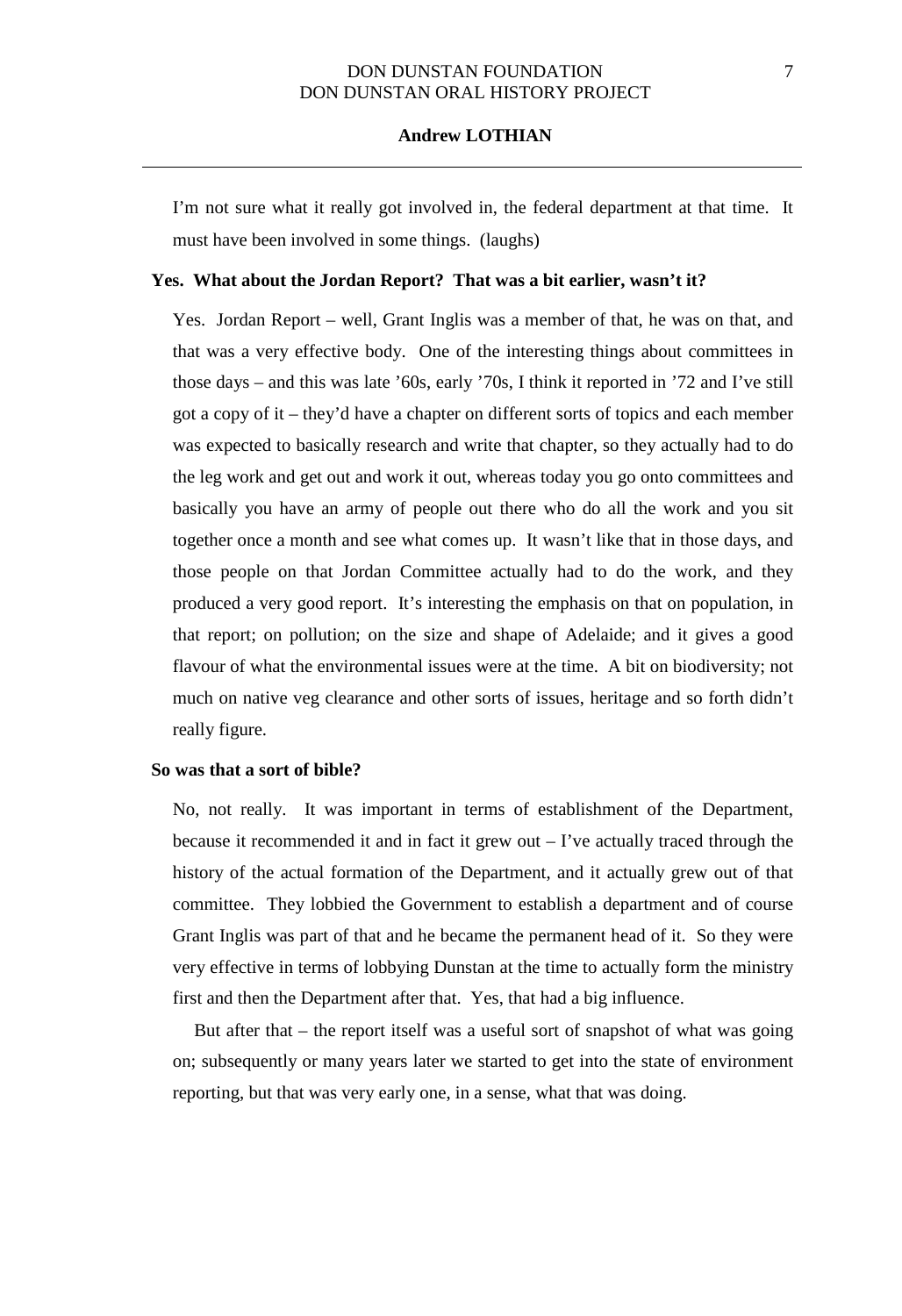#### **Andrew LOTHIAN**

**Just before we get into the Department and its evolution and change, just some of the other – you alluded to some of the countermoves, if you like, like people being horrified about the Hills Face Zone –**

Sure.

## **– getting preserved. What was the feeling about the industrial side, the developers and all that sort of thing at the time?**

Well, these were the days of course it was the old ethos was development at any cost. If it stands still, shoot it; if it's lying down, bury it or dig it up and that sort of thing. It was that old development at any cost type of mentality which Australia has come out of, and it was still pretty strong in the '70s, that sort of ethos. So there was very much a view, 'What's all this environment thing and why are we stopping development?' The industrial lobby I guess was there, but we didn't have a lot to do with the straight industrial side of things. The public health people, in terms of air quality, had a fair bit to do with them; Alex Smith was involved in that fairly early on, he's retired now, but he could tell you a bit about air quality in the early days, what happened there, and they of course would have had much more to do with the industry, as would  $E&WS^4$  $E&WS^4$  because they also controlled trade wastes. But broader pollution – you know, water quality – just about unheard of. Now, it came up more of an issue-by-issue thing. I'm thinking of, for instance, the quarrying business. There was a pretty strong and active quarrying lobby against any curbs and controls on them. I remember Bernie Leverington, who was head of Quarry Industries, a large fellow and died some years ago, but he was a very strong advocate. And it was very odd, because I think I was still at the State Planning Office and the authority was buying up land across the Hills Face for regional parks, and they bought up Ansteys Hill, in which Quarry Industries had a major quarry, and so ended up, the State Planning Office, giving the job of working out its rehabilitation – I was actually involved in this and we had to have meetings with Leverington and so forth to work out how they could actually develop this quarry so that it actually

 $\overline{a}$ 

<span id="page-7-0"></span> $4$  E&WS – Engineering and Water Supply.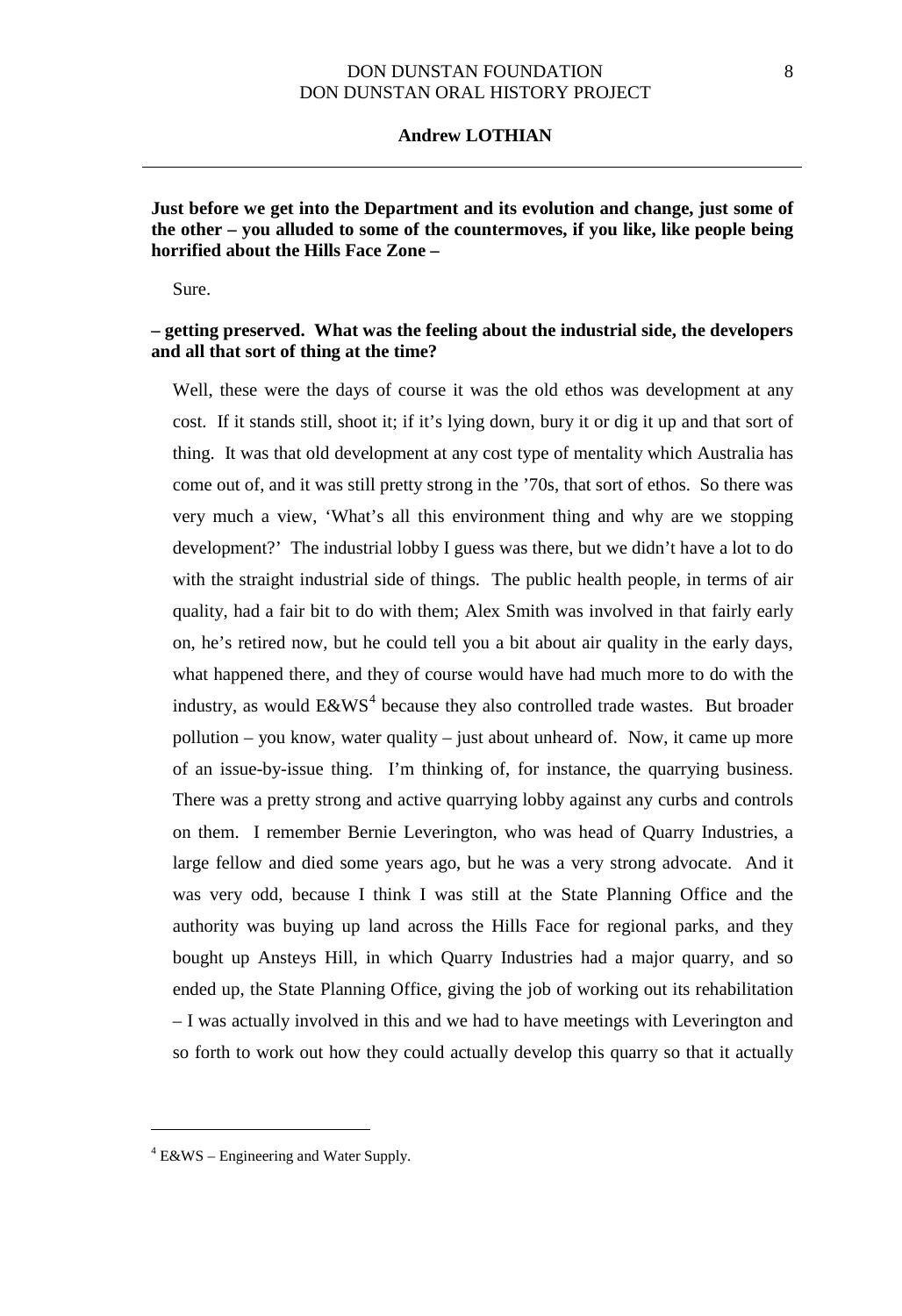## **Andrew LOTHIAN**

would provide for a future use, and put in benches and all that sort of stuff along it. So that was a sort of a change. But yes, there was a strong advocacy from him.

I think the Chambers of Commerce and so forth were pretty strong in terms of controls and things. Certainly I know from talking with Ron Caldicott, who later on became part of my branch and I knew him very well, he used to talk about the lot of pressures against – in fact, Ron would be a good one to talk to, he lives up at Scott Creek. There were certainly a lot of pressures against it. But there was also a fairly strong public in support, and I think media in support too, of what we were doing and what was seen to be a good thing about the environment. It was all about balance and not going to extreme and all that sort of thing, because there was a lot of that going around too at the time. Nuclear issues were around, there were some big international issues dealing with oil spills, dealing with Antarctica, dealing with Amazon jungles and rainforests, this sort of stuff.

#### **Did ..... ..... feature at all.**

..... ..... was a bit earlier, but by that stage I think people had moved on a bit from that sort of thing. There was a blueprint for survival came out of England which again started to put out an agenda for action in these sorts of areas, but this was way ahead of, you know, the Brundtland report, for instance,  $87 - -$ .

#### **Sorry, which report?**

Brundtland, Gro Brundtland, *Our common future*, 1987. This was the start of the sustainability as the issue, that's the  $UN<sup>5</sup>$  $UN<sup>5</sup>$  $UN<sup>5</sup>$  Commission for Environment and Development. But this predates all of that.

There was also, of course, the UNEP, the Stockholm conference in '72. I guess if you looked at an incident or an event that really triggered and launched the Environment Movement, that was it, '72 Stockholm conference. It was the first UN conference on the environment and Maurice Strong was the Secretary of it. He had

 $\overline{a}$ 

<span id="page-8-0"></span> $<sup>5</sup>$  UN – United Nations.</sup>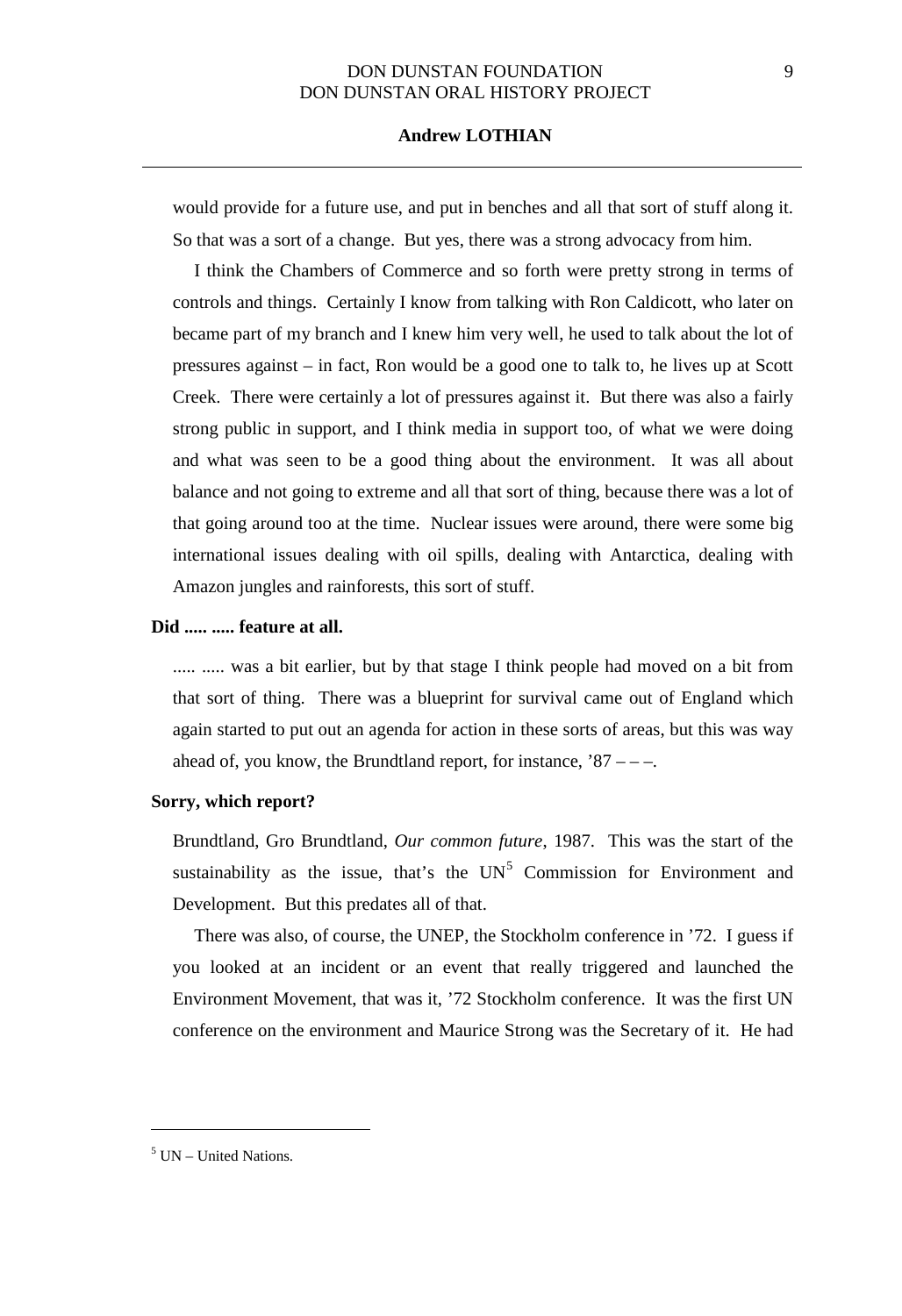a very strong, big influence of all of this. And that was when governments started to sit up and take notice of the environment, nationally and at state level.

## **So given all of this there was a move, people were getting more aware of the environment.**

Yes.

## **So when you were positioning yourself, did you have any constraints, like 'Don't get too radical and green'?**

Well, not really. I mean the odd thing about us, we were all very young and, as I said in here, bright-eyed and bushy-tailed. You look at the photographs of us back then and everyone with great hair and so forth – (laughs) but that was the era. So there was that sort of ....., and I know when the vegetation clearance thing started and you had these people, late '70s, going out and trying to talk to farmers and they looked as though they'd just come out of university and there was a fair cultural gap between them, you'd have to say. But yes, there wasn't a lot.

You see, we didn't have any legislation in the Environment Division. We had a cabinet directive dealing with environmental impact assessment, that was basically what we'd call our bread and butter, but we'd work with agencies on addressing their environmental impacts on particular development, so they would have to submit to us a proposal dealing with something and we'd give an  $-$  I think it was called a 'definition of environmental factors', and that was just a three-page *pro forma* sort of thing which would come to us and we'd look at it and talk with the agency about it if we had any concerns or issues, and address them. In very rare cases, it went to an impact statement and I was involved with the earliest one on Morphettville with the State Transport Authority at the time, the Morphettville Bus Depot. But we had people amongst us, like Bob Shearer[?], who worked very closely with the agencies, particularly Transport, who really took on the ethos – because we didn't have any legislation to beat them around with, so we had to work with them and it was our preference to actually work cooperatively with them and get them onside so that in the long run they would do the thing naturally and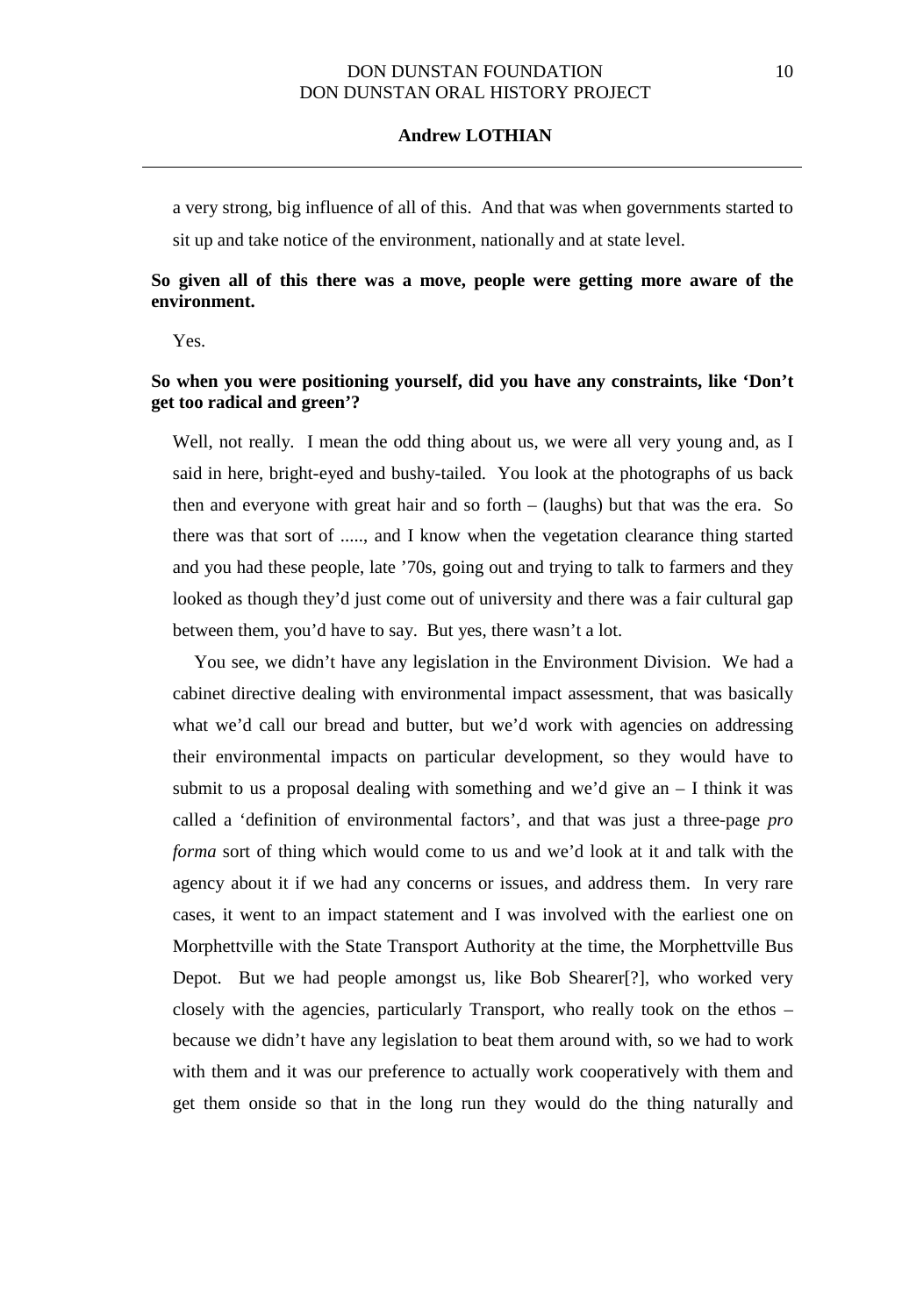integrate it in their own work. And that's happened to a large extent, certainly in Transport, and quite a lot of other agencies, too; it's now just a matter of course.

But in the early days there was a lot of having to overcome prejudices and preconceptions about what we were about. I remember going to talks, giving talks to agencies about what we were about and saying, 'We want to work with you and talk with you about the developments. We're not out here to beat you over the head', and they were quite surprised. They thought we would be sort of doing that, we'd just be telling them what to do. We said, 'No, we want you to basically integrate environment into your normal working way'. So obviously you have your technical issues, you have your cost benefit stuff, and we just want the environment to be considered in there as well. And at the end of the day it's the government as to whether they decide to do what the environment needs or whatever, but if you get in there early – and this was Bob Shearer's emphasis – if you can get in at the beginning of the project when the options are being considered, then you have the maximum scope to actually address the environment issues. By the time it's narrowed the options down to 'That's my preferred option', your scope to actually change it is very small, and so that's what we emphasised all the time with agencies was the need to consider the options very early on. So working with  $ETSA<sup>6</sup>$  $ETSA<sup>6</sup>$  $ETSA<sup>6</sup>$  on power stations, northern power station, and various other developments – and that was an  $EIS<sup>7</sup>$  $EIS<sup>7</sup>$  $EIS<sup>7</sup>$  – but they actually had to address alternatives in there and what are the things that they had considered. Now, we knew in many cases it was already a foregone conclusion what they were going to come up with, it was a bit like the old MATS Plan in the '60s: 'Yeah, we'll consider public transport', but you know at the end of the day, being De Leuw–Cather, you're going to get freeways. But gradually over a period of time – and it was a period of years – the attitudes would gradually start to mould and yes, they would consider environment.

And I think one of the key things was you'd get the younger engineers coming through and they were much more sensitive to this and many of them wanted to do

 $\overline{a}$ 

<sup>6</sup> ETSA – Electricity Trust of South Australia.

<span id="page-10-0"></span> $\frac{7}{1}$  EIS – environmental impact statement.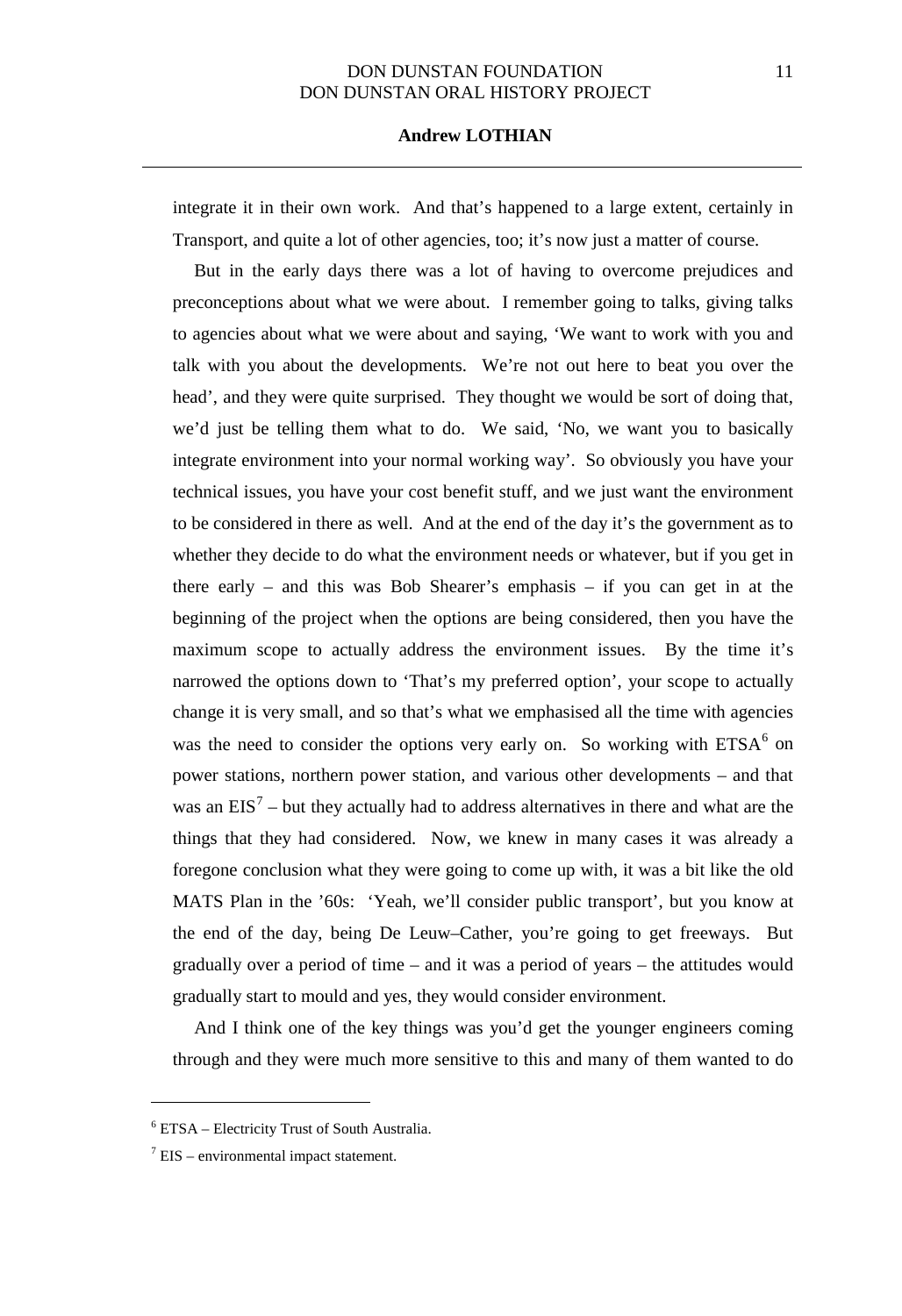the right thing by the environment, and gradually the cultures in these agencies would change over a period of time. So it was as much about cultural change at the agency level, because we didn't have any legislation to use and it was a matter of working with them and getting them on board with us.

## **There were some bits of legislation but, as you said earlier on –**

Yes.

#### **– they were centred in other agencies.**

Yes. Yes, they were.

## **So how did that work?**

Well, I guess it worked more through Geoff Inglis and people at Doc's level, Doc Inglis's level, they were certainly aware of those areas of legislation. See, Geoff comes from an industrial chemist/engineering background, chemical engineering background, so he understood a lot of that, and he worked a lot with, for instance, E&WS, worked a lot with Keith Lewis and various other heads of E&WS on the pollution, the water pollution areas. John Shepherd, who was head of Water Resources in the E&WS, he was one we worked a lot with  $- I$  don't know where he is now. And Public Health, Phil Woodroffe, Dr Phil Woodroffe, but the air quality people in there. And so there were times that we worked with them, and also the noise people were in Public Health at that time too: Gary Stafford[?] was in the noise area. And so, for instance, on the Morphettville Bus Depot I liaised pretty closely with Alex and Gary on those sorts of issues.

## **Alex being?**

Alex Smith, head of Air Quality – or he became head of Air Quality – of Public Health and later in the EPA. And Gary Stafford, he became subsequently a Director now in the Environment Department, but he was head of Noise at one stage.

### **What about the mining area?**

Mining, we had a lot to do with mining. Yes. Mining was, I guess, another major area of our interest and I remember one particular project I was involved in where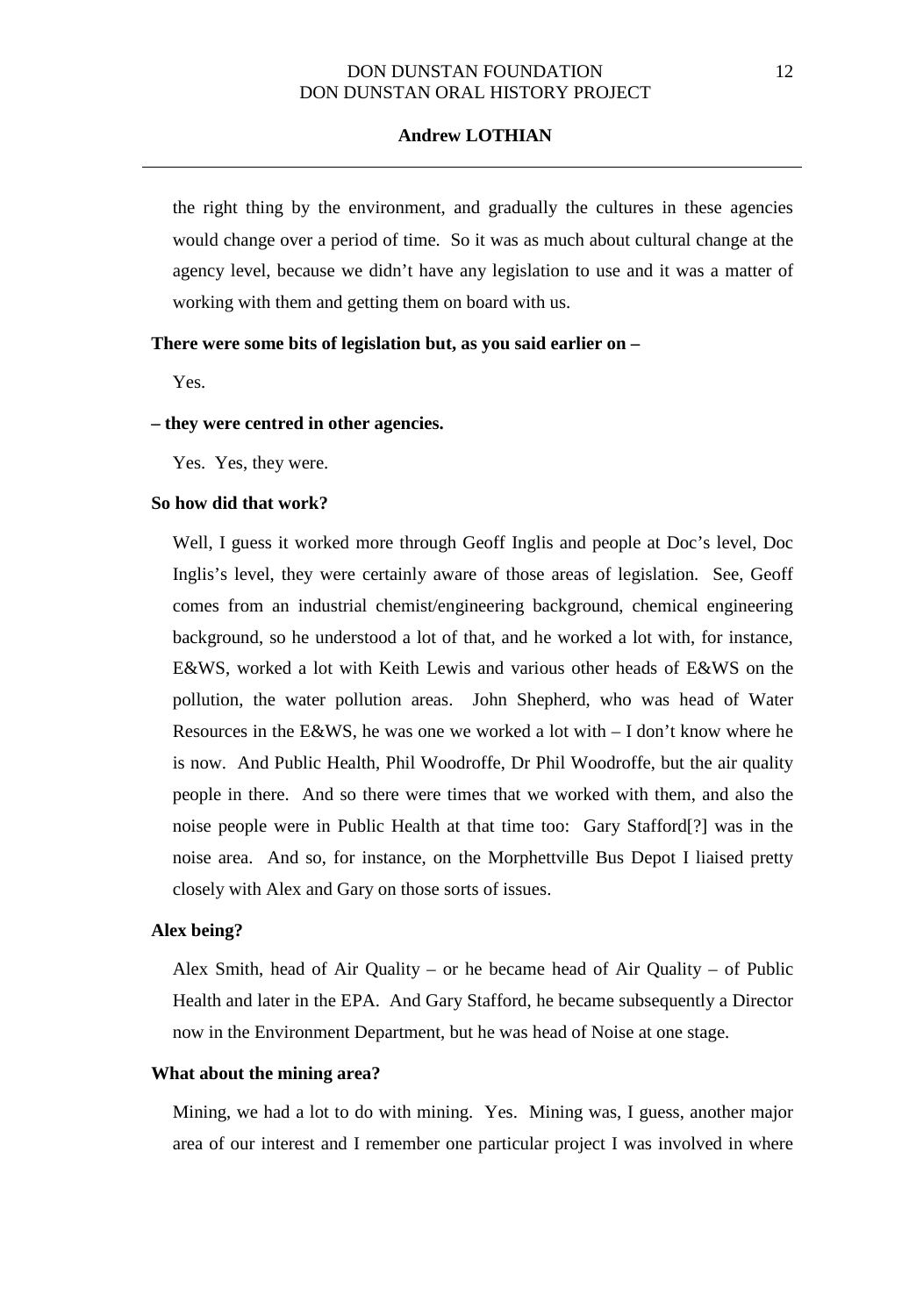## **Andrew LOTHIAN**

we were trying to understand the mining process and Geoff got me to study the legislation and chart what are the steps involved in the exploration phase and in the mining phase and all the different components of it, which I did, and we started to understand the different parts we could influence and bring about.

The other interesting thing, we had a little project in with the Flinders Ranges and this Class A, B and C and the ban on mining in Class A, and we wanted to get a better understanding of that so I actually was asked to go and talk with Glen Broomhill, which I did, down at his home, took a tape recorder, to understand where he was coming from when it went through cabinet to understand the commitment that was made about that, because we felt we didn't fully understand where cabinet was coming from. So we would pursue those sorts of issues. But mining, we did work a lot with the Mines Department; I'd have to say they were one of the more recalcitrants, it took a long time to change. Noel Hiern we dealt with over many years –

#### **Who was that?**

– Noel Hiern, H-I-E-R-N – and he actually did a degree in Planning, I think, subsequently, to understand *us*. (laughter) And we had a lot to do. There was an extractive industries committee under the old State Planning Authority and I used to go along to meetings of that. I wasn't a member – I *was* a member at one stage, I think – and we'd go out on site visits and talk about things there. So some of these committees were quite important in terms of trying to bring parties together and talk around these issues. But we also dealt directly with people in mines, on particular projects that we had.

#### **Did they see themselves as the agents of the miners?**

Very much so. Very much so. I think they saw themselves very much as the advocate for the mining industry, not so much as an agent of government, and I guess that was a shift that happened. I think there was a lot of advocacy by agencies – I mean, we were the same; we were advocate for the environment, but we were trying to reflect, I think, what the government was wanting in that. But some of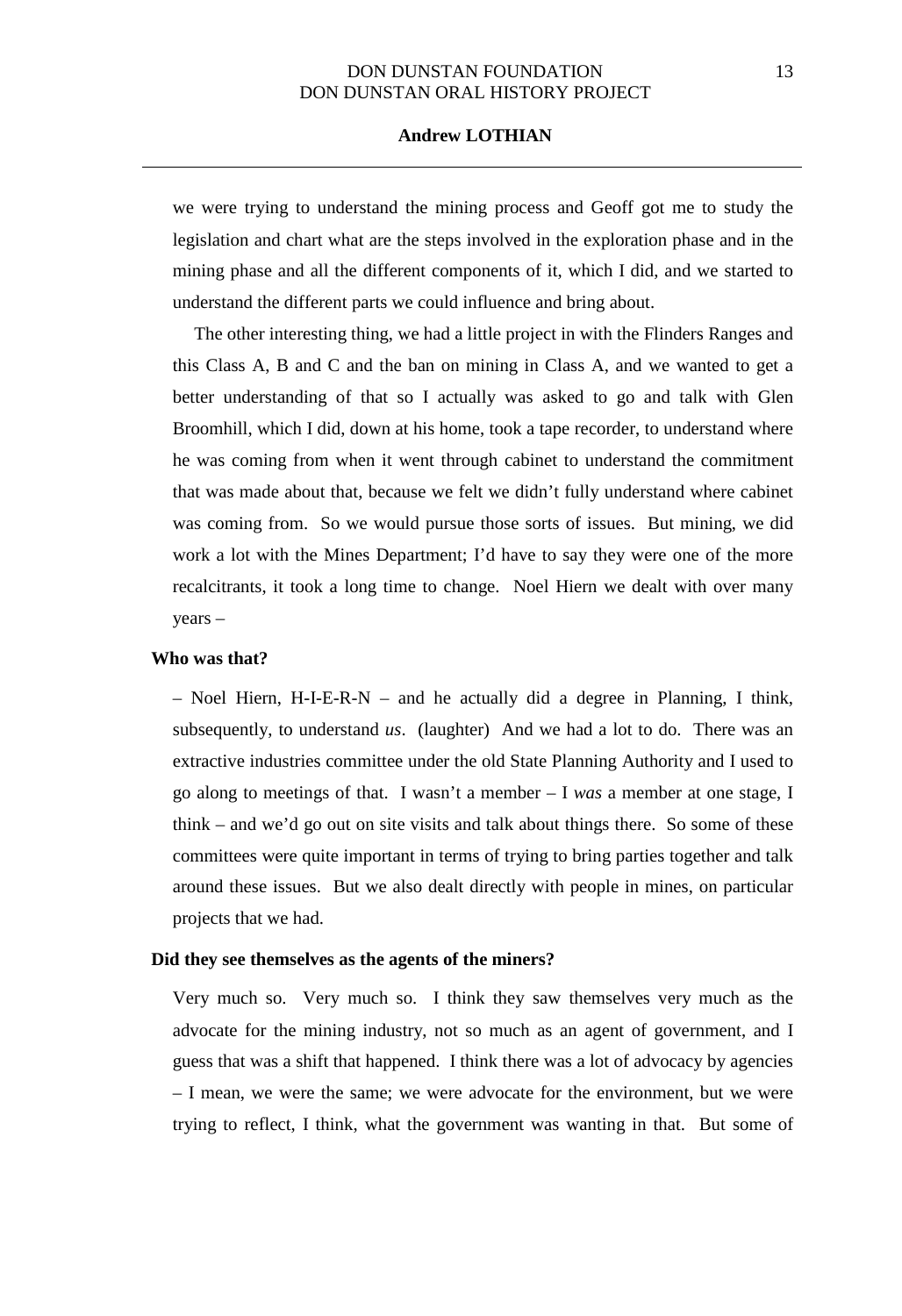them would take a very strong industry sort of line. Agriculture to some extent, too, but I think they were just sort of behind the 8-ball in terms of understanding the environment.

# **So if they had any performance targets and ..... at the time it would have been the number of mines –**

Oh, very much so.

### **– and the amount of land being cleared.**

The contribution of mining to the State GDP, $^8$  $^8$  and then the so-called freezing areas up or 'sterilising' I think was the term, sterilising areas that you couldn't mine in – you know, Hills Face and then parts of the Flinders and places like that – so all of the applications for mining exploration would come through us and we'd comment on them and say what we thought about it, whether we saw some problems or that. Yes, so there was a lot of contact with mining.

#### **Did you get a feel that you were influencing the decisions?**

Well, yes, I guess so. In the end of the day I think it was their decision and they had to take our thing on board. We actually then later employed a geologist, Rick Horn[?], who came in. He's now I think one of the hotshots in one of the mining companies around. But he was a fairly fresh – he'd actually come from Mines, he was actually a geologist there, and then we recruited him so that we had sort of (laughs) a bit of an in there.

## **Yes.**

 $\overline{a}$ 

Noel Hiern was very good, but he was very much an advocate for the mining industry, and I say it with respect. That was his passion and he wanted to advance their interest. But he understood, I think to a fair degree, what we were doing on that. But his great thing was you can't move the mine. The mine is set where it is, because that's where the ore is. But he couldn't appreciate that the environment's the same, you know, there are sort of centres of biodiversity which are where they

<span id="page-13-0"></span> $8$  GDP – gross domestic product.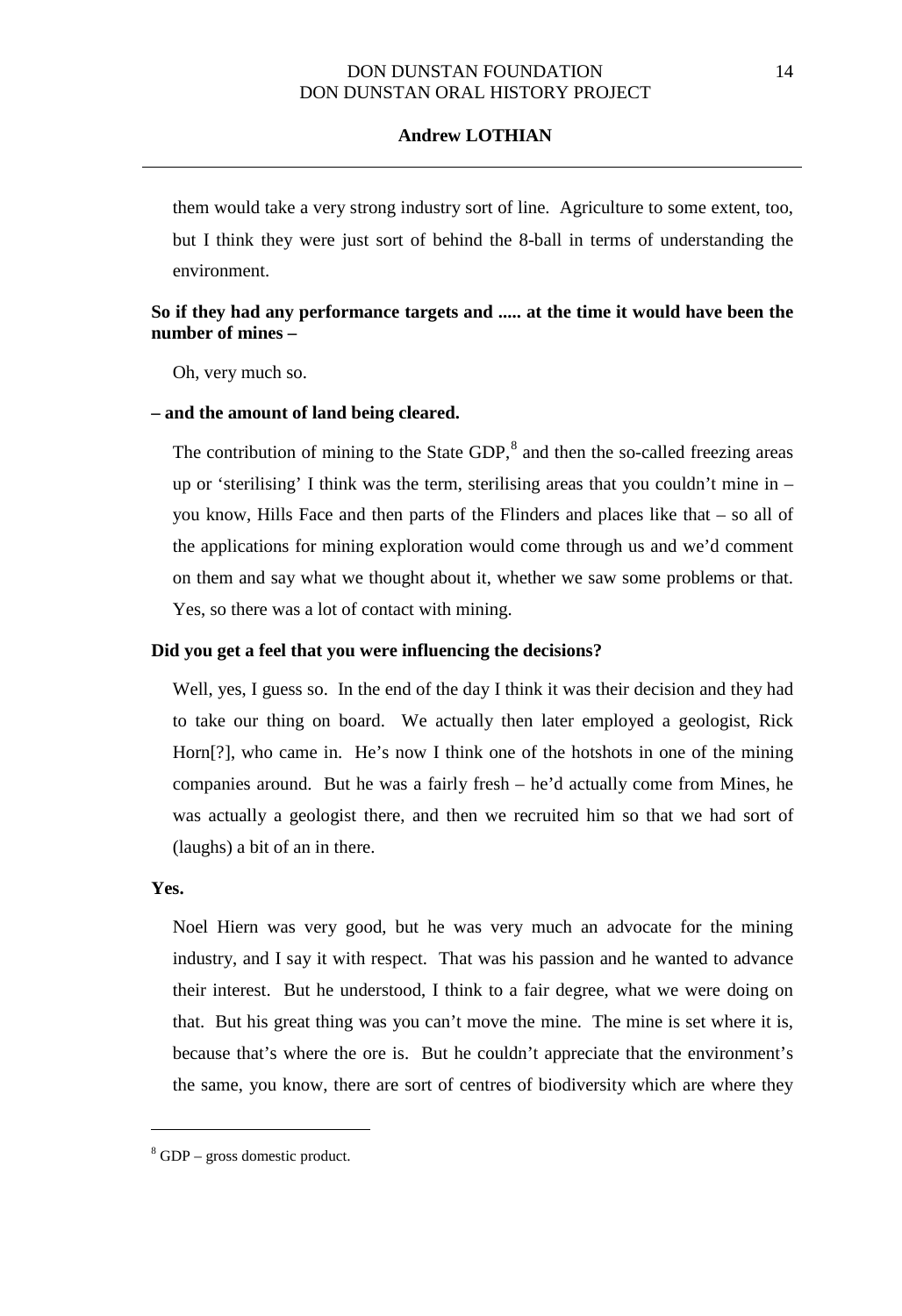are because that's where the characteristics are. And where they clash – well, you know, problems.

## **You mentioned you took a tape recorder when you were talking to Glen Broomhill.**

Yes.

#### **Can you just talk about Glen Broomhill a bit?**

Glen was a great bloke. He was the first Minister, of course, and he and Grant Inglis I think got on pretty well – although I remember Grant saying how they had to chivvy Glen up sometimes to go into cabinet. He would be sitting in his office shaking at the thought of going to cabinet.

#### **Why was that?**

Corcoran.

### **Oh, right.**

Probably Corcoran. He would know he'd be going into a battle. He'd know he'd generally have the support of the Premier, but nevertheless there was going to be a battle with some other ministers; and I'm not privy to that, but my understanding is it was particularly Corcoran was very hard. So it was very odd that Corcoran later became our Minister.

But Glen was someone who was very personable. He didn't come around to the Department, in those days they didn't, they were somewhat remote – in fact, I don't know he had an office in the Department – so we didn't really get to know him much at those times. Although I just remembered Grant talking about this, and Geoff also, they had to really gird him up to get him into cabinet to sort of push the particular line that they wanted to push. It wasn't that Glen wasn't committed to it, it's just that he knew the pressures and the power structures and so forth at the time were such that it was a very hard call and he wasn't a senior minister, even though he had the support of the Premier. So it was a difficult time for him, and I think for the environment generally, right through that time with Don Simmons subsequently. I think Glen was willing to go in and bat but it was pretty difficult times.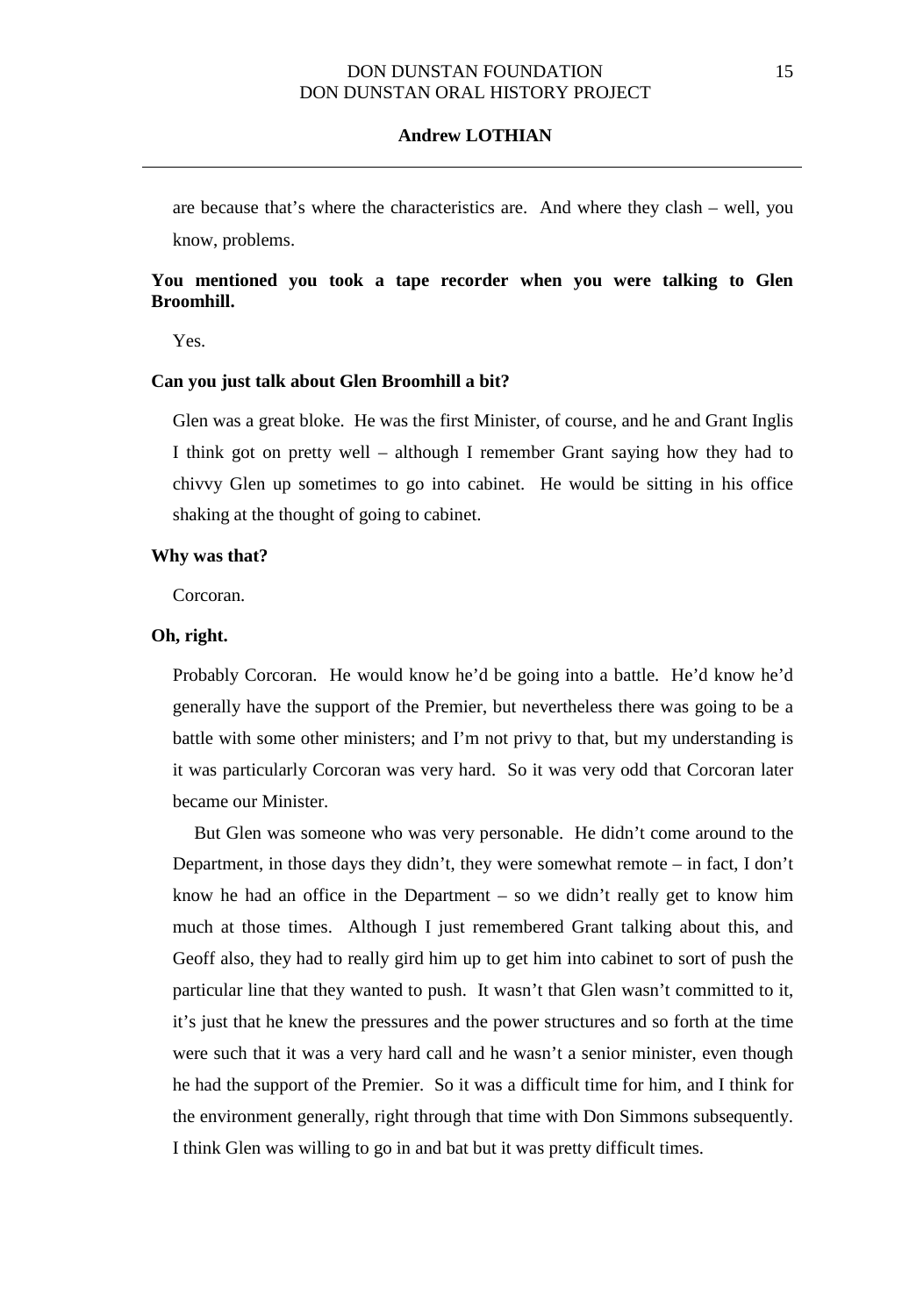#### **Did he understand the issues?**

Yes, I think so. I think so. And he also was prepared to initiate things which were against what his agency would say. So, for instance, I mentioned the Hills Face Zone and the ban of subdivision against Stuart Hart's advice: he said, 'You can't do that'. But he did.

Container deposit legislation was his initiative, and I can remember sitting in the office with Grant going in for something and Grant was talking to Oregon because the time difference was such that he could talk to them about their beverage act, because they were the first one who did the 'Bottle Bill', as it was called over there, and learning from them about what to do. And so Glen was behind that and Grant was very keen on that. And then subsequently, of course, Glen had to leave over the health of his wife and Don came in and he had the passage of the bill, I think – I'm not sure exactly when the bill went through – but Don had the job of actually introducing the system, because I think it took a couple of years to introduce: all the marine stores, the beverage container depots. I remember him poring over these maps on the floor to see that we actually had them scattered across the metropolitan area, that they were sufficiently close to people and so forth, because no-one knew at the time how that would work. And of course it's history now that it has been successful, but at the time people thought, 'Well, are people going to gather up their cans and bottles and take them down to these places?' And it took a while to get established; but it was seen to be real leading legislation and I think the Premier was very keen to see it happen.

The big disappointment, of course, has been that no other state has done it; but that's largely because they've been bought off by the industry. The beverage industry around Australia has paid millions of dollars to other governments on the proviso – for so-called 'litter campaigns' along highways and things – on the proviso that they don't introduce beverage container legislation. The minute they do, that money's gone. And Geoff can fill you in a lot about that because he's been very intimately involved in all of that, of course, nationally.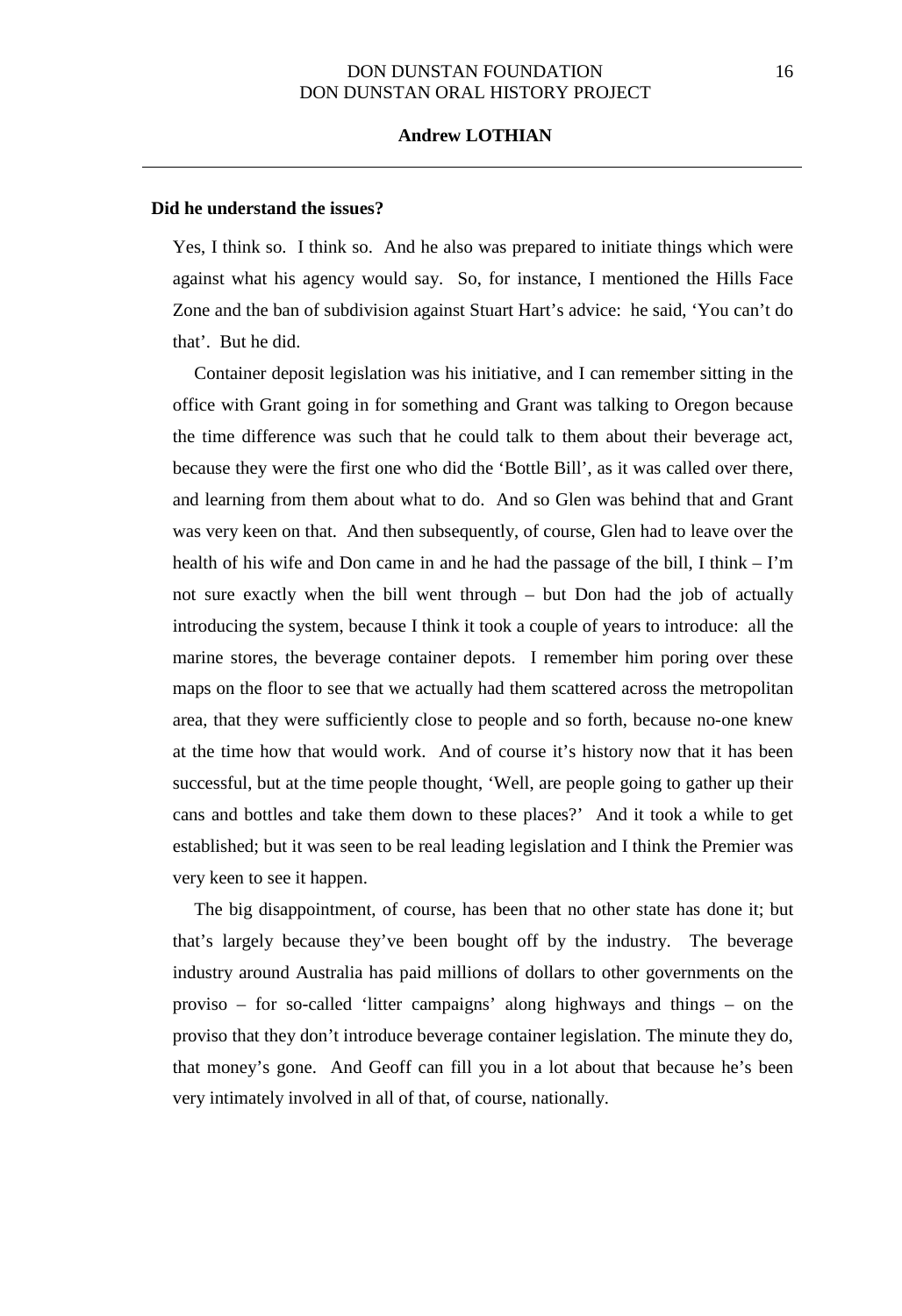### **Andrew LOTHIAN**

# **And Grant Inglis, what was his role, if I can ask the question in a sort of broad where were you getting your strategic soundings and your policy soundings from?**

You could well ask that. I think it was both top-down and bottom-up.

## **Right.**

We were certainly encouraged to raise issues and to develop issues. I remember a very minor one was, back then, the need to advocate rainwater tanks, and so we actually did some work. We had an engineer amongst us who did some work on actually generating some graphs and things to work out for an average householder how you could actually work out what size rainwater tank based on where you lived, what size a roof you had and what uses you were going to make of it, and we put out that as a pamphlet. Now, that was a bottom-up type of thing. I think the off-road vehicle stuff came in from outside but it also came in from our own awareness of what was going on, so there was that. Top-down, I'm sure there was a lot of things that came through that from the top down.

# **There are policy statements I've picked up along the way that talked about the environment a bit –**

Yes.

#### **– so people sort of refer to them as something that – – –.**

Yes. I'm not sure the policy statements you mean.

#### **Well, the election policy statements.**

Ah, yes. Well, sometimes you wondered where they came from. (laughs) We sometimes saw those the moment they were released but we didn't have any real role in drafting them at all. It's probable that Grant and people like that would have had. Yes, I've got some of those too, going back.

## **That's even a 1970 one I've got here.**

Really?

#### **So that mentions mining and bits and pieces.**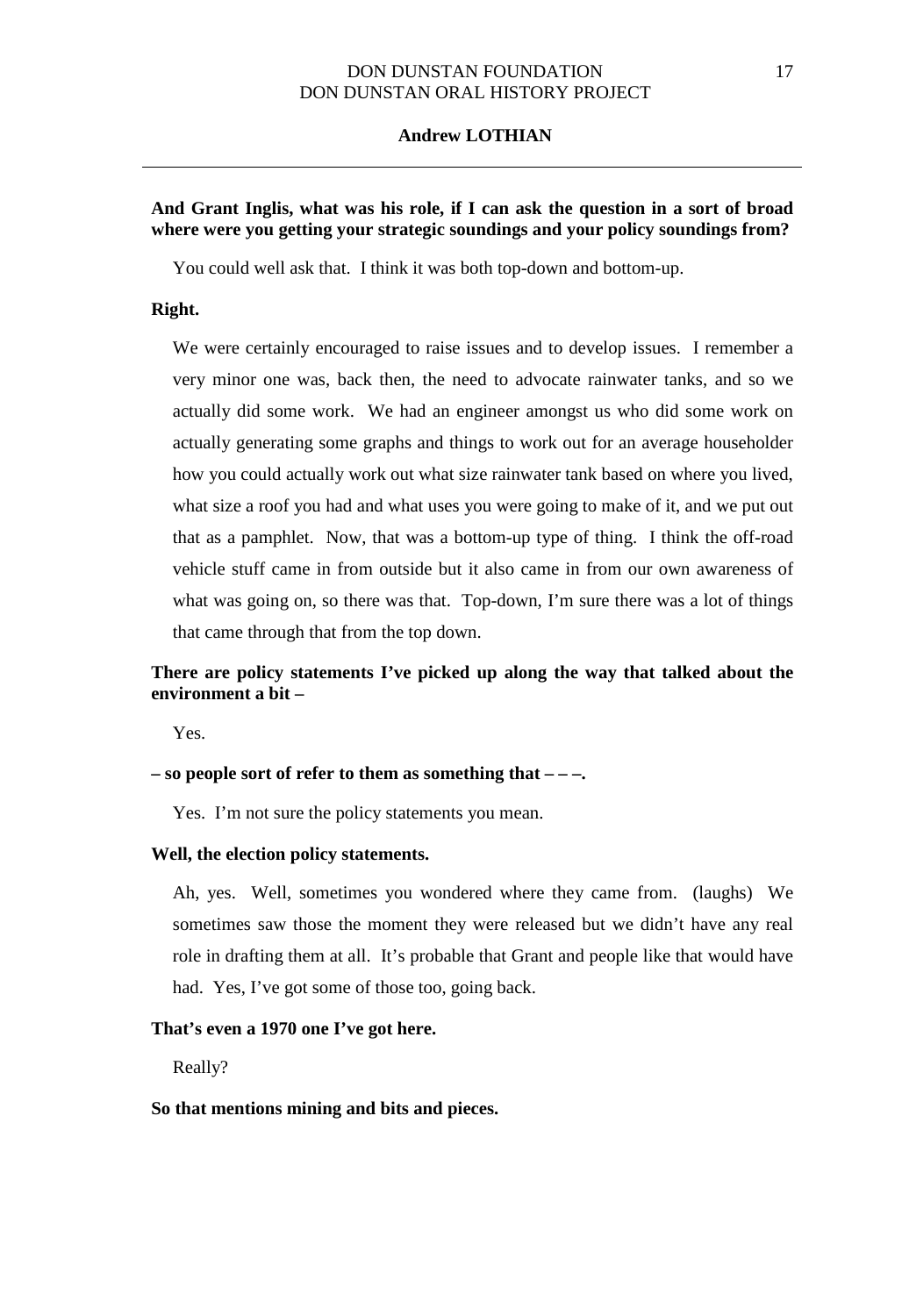## **Andrew LOTHIAN**

Yes. I think that was handled very much at Grant's and Geoff's level. Grant and Geoff worked very closely together on a lot of these sorts of issues. But I think it was still a time that we were still trying to work out what this environment was all about and what *do* we do, in the policy sense; what are the sorts of things that we want to take action around?

### **So people weren't into strategic planning firmly in those days?**

No. I guess at that stage in the environment it was very reactive. Whereas now we try and be proactive, in those days you're still dealing with a lot of issues that are out there, trying to address them and trying to fix them up, so there were a lot of pollution issues, a lot of the things that you could see, highly visible problems, and you do something about them.

One other thing with Glen, of course, was that he was of course Member for Henley Beach and he was aware of the coastal issue and the coastal damage that happened after storms and so forth, so it was his initiative to get the Coast Protection Board up and the *Coast Protection Act* and one of the first in Australia to actually do that, so that was another one of his wins, to get that through, and that's lasted the distance.

## **Did you get any sense of the Labor Party and some of the younger – like the Young Labor lot or some more radical people in the Labor Party pushing this area at all?**

Not a lot, (laughs) I'd have to say.

### **Right, okay.**

I guess we always took a fairly non-political, apolitical, sort of role within the Department. We weren't terribly interested where the ideas came from; we were interested in the environment. And I guess it's been always my view that in a sense you work for the environment, you work for the betterment of the environment, regardless of what the government is, because otherwise you can get into the thing of, 'Oh, this is a Labor idea we'll do it, a Liberal idea we won't do it', and yet it might be a good idea. And so yes, it's more on judging how things go in terms of the environment.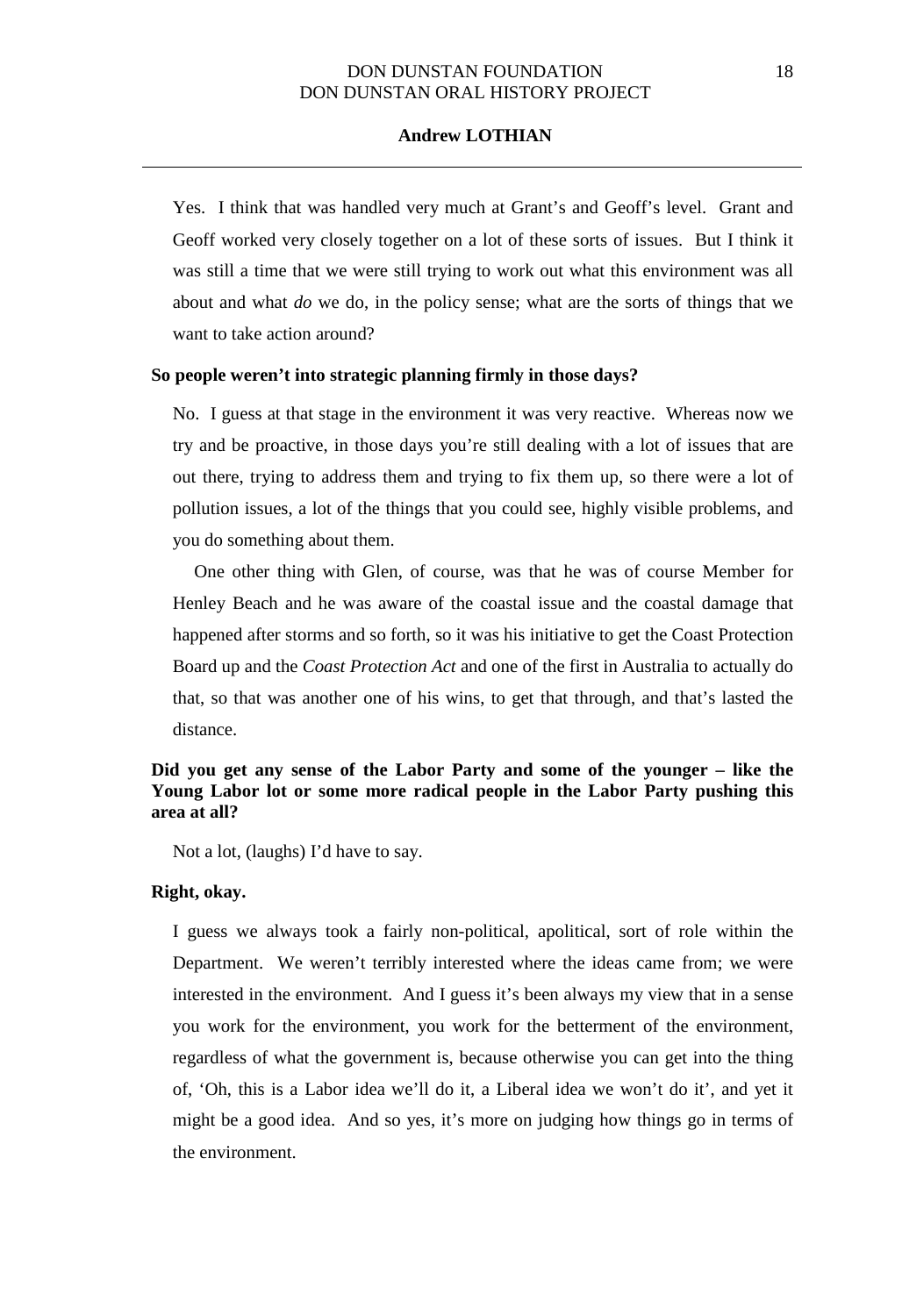#### **Andrew LOTHIAN**

# **And how did you see the Department evolving? Like it was set, it was a new thing, and over that period of time from say '75–79? It was a short period –**

Yes, it was. It was very critical.

## **– but you had, what, three department heads and three ministers.**

Yes, that's right. It was, yes, a state of flux, I guess, was fairly constant. It was changing quite a lot. It grew quite a lot in that time from just half a dozen officers back in about '75 through to a much larger group, probably twenty or thirty, by the late '70s, and in fact we were in that GRE Building on the corner of Gawler Place and Grenfell Street but we actually then started renting places next door and they actually had to cut a hole through the wall of the two buildings to join us together because we were getting that large. And that was about the time that Dempsey came in, because I remember him walking around there.

#### **Rob Dempsey?**

Rob Dempsey came in about then. And I'd been working – one of the issues, I guess, was this  $EIA<sup>9</sup>$  $EIA<sup>9</sup>$  $EIA<sup>9</sup>$  thing, *EIA Act*, and this was I guess a policy mission that came down. But Geoff and I worked very closely on developing an *Environmental Impact Assessment Act* for South Australia – this was in the '70s and there wasn't anything much around. There was a national one and there were some states had done some, but we were still working off a cabinet directive and we saw the need to actually bed this down in legislation. So I worked with Geoff Hackett-Jones, Parliamentary Counsel, over a period of probably a couple of years, developing draft after draft, and this developed under Dempsey but I was working with Geoff mainly, Geoff Inglis, and Geoff Hackett-Jones, because Geoff was head of the Environment Division at the time. And we actually had Rob Fowler come in and do some consulting things for us, two or three papers on particular issues in that area. And we got it to a point where we were pretty happy with it and then of course there was a change of government. The Liberals came in and that was the end of that.

 $\overline{a}$ 

 $9$  EIA – environmental impact assessment.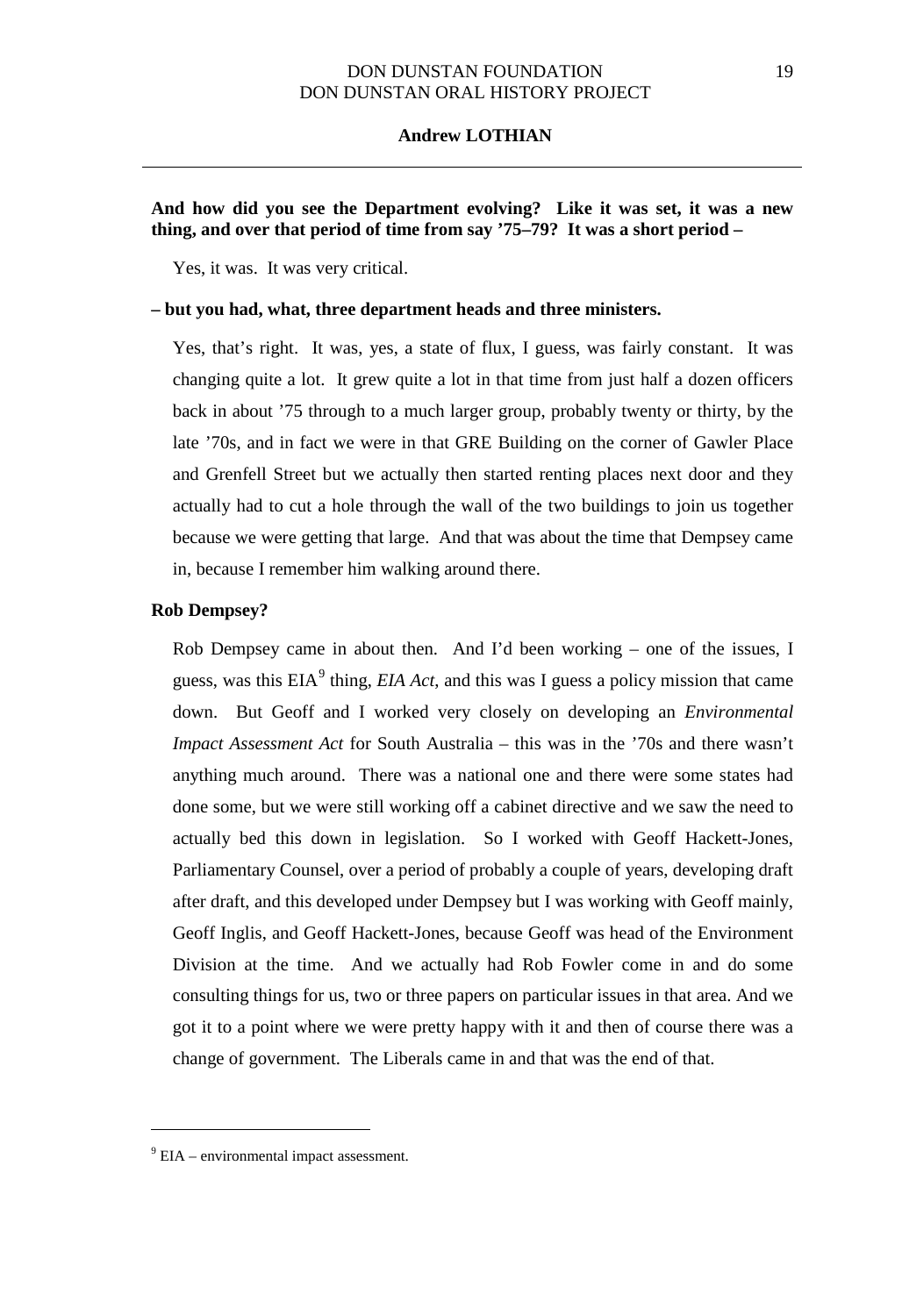### **Yes, '79.**

Yes, so it didn't go anywhere after that. I think I've digressed from what  $---$ .

#### **So when Rob Dempsey came in, what was he going to do?**

Yes. Well, he brought in a strong policy role, and I guess most of us didn't really understand what this policy thing was all about. You know, we'd just gone out there and done it and we hadn't really seen it in terms of policy directions and establishing a policy for a particular thing. We were, I guess, fairly young and just didn't understand that political process sufficiently well at that time. But I'd done quite a lot of research on the EIA area and particularly NEPA in the United States, *National Environment Protection Act* of '69, in its evolution during the '70s and what happened there and I'd written up a bit of a paper on this which Rob saw. And so subsequently, when Andrew came in and established this Coordination Policy Division –

### **This is Andrew Strickland?**

– Andrew Strickland – they called these two positions a 'Senior Policy Officer' and 'Senior Coordination Officer'. Well, Sue Briton-Jones got the Senior Coordination Officer and I got the Senior Policy Officer job, and so suddenly I was meant to know something about what policy was. (laughter) And from there on I was working very closely with Andrew, of course, on policy issues and EIA was one of those.

#### **So what did you get to understand what policy was?**

Well, I guess I'm still trying to understand it – and I've lectured now quite a lot at Flinders on this – but it's really about defining a direction of what you want to do in respect of a particular issue, in abstract from that issue in a way, and say, 'This is going to guide all of our actions and all the things that we're going to do. We are setting a policy, a direction of addressing it'.

But I guess – in fact, I remember once we tended to be still reacting and responding to issues that were given to us but I said to Andrew, 'Look, I think we really need to actually initiate some policy'. So I actually drafted up a policy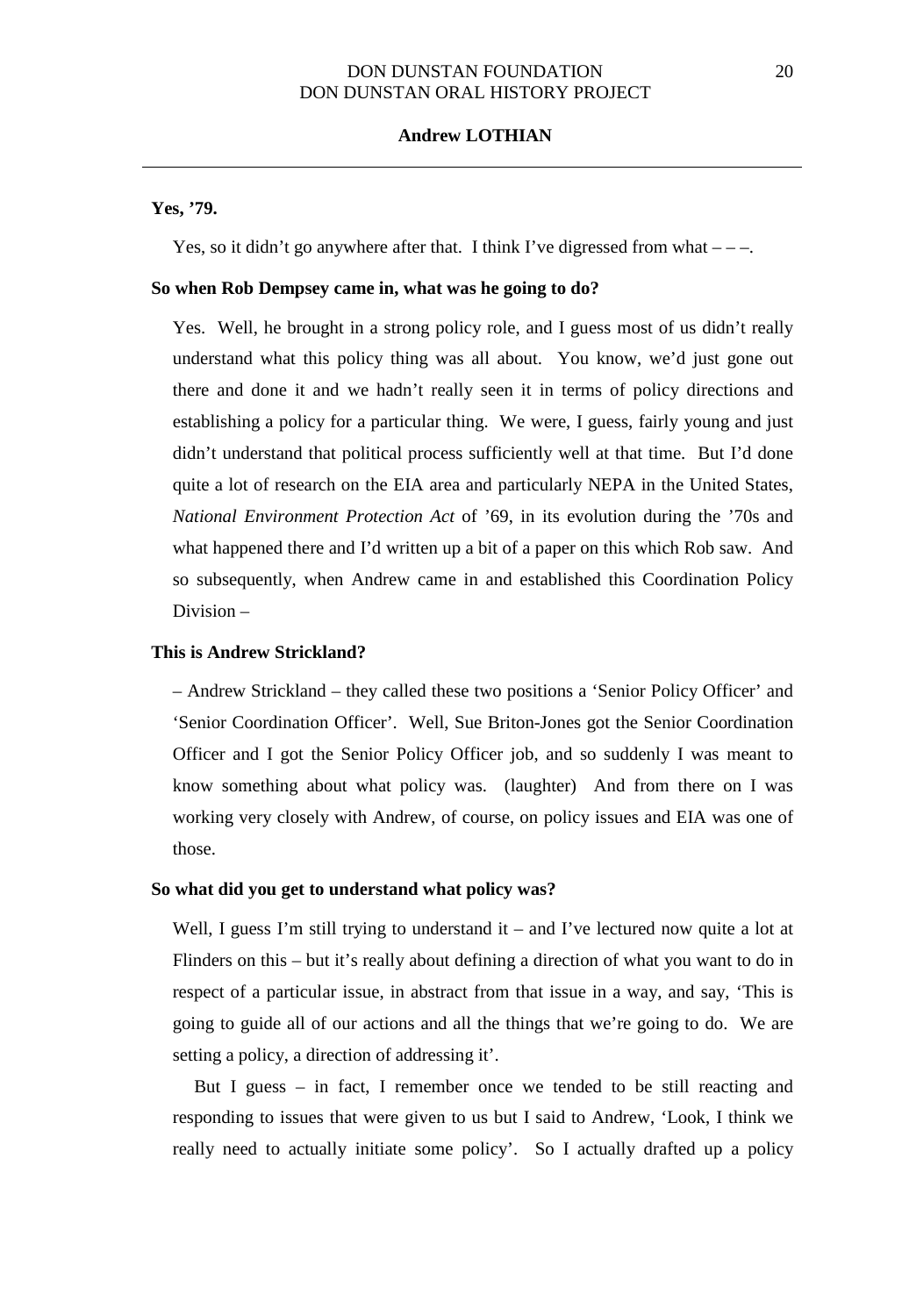## **Andrew LOTHIAN**

dealing with wetlands. I said, 'Look, we need to have a wetlands policy', and it seemed to me the sort of thing that we ought to be doing something about. So I drafted up a few pages on wetlands and why we needed it and what a policy could cover and so forth and put it to him and I don't think he knew what to do with it because it didn't come out of any political process, it was something which was initiated outside of that and he didn't see the need for it and understand that, and subsequently, some years later, we set up a wetlands committee and went into it a bit more thoroughly. But at the time it was ..... ..... .....

I guess the other example of that was the native vegetation clearance area, which we saw as a very significant issue and we needed to address, and again Colin would fill you in about that. But I'd been involved in this back in the late '60s or early '70s when I'd plotted all the vegetation in the Adelaide Hills and shown how it was decreasing from air photographs, looked at what the extent of it was in the late '60s and compared that with the end of the [Second World] War from the previous maps and shown that it decreased by about sixty per cent and showed that, left to itself, it would all be gone by about the year 1990. The government decided, under Glen Broomhill, to establish a committee of inquiry into vegetation clearance and Colin Harris was given the job of chairing that. This was '74, so it was fairly early on, '74, '75. And they did a lot of work on the extent of vegetation clearance around the State, plotted it, mapped it and all the rest, and then started to work out what you should do about it and the first thing they did was to put forward a set of positive initiatives or positive incentives to keep it: so you'd provide farmers with fencing and rate relief and various other things to help them. We knew that that wouldn't be effective; we knew it would basically attract those who wanted to keep it anyway, and it did. It saved about fifteen thousand hectares early on, when the thing was finally launched. That didn't happen until under the Liberals, David Wootton. They weren't prepared to actually bring in controls on vegetation clearance and it wasn't until there was a change of government and Don Hopgood came in that they bit the bullet and said, 'Right, we actually have to stop clearance'.

**That's 1982, roughly, yes.**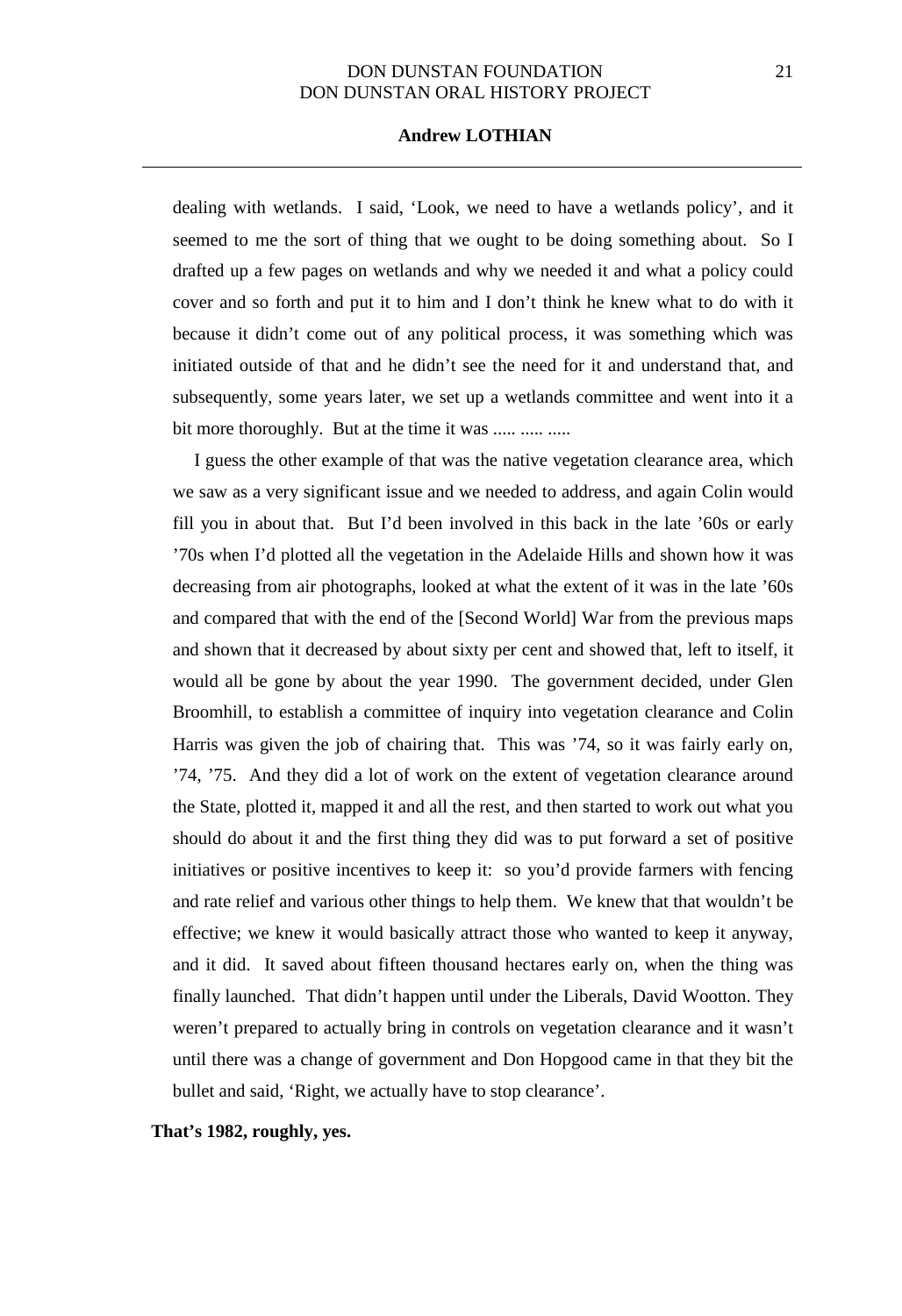## **Andrew LOTHIAN**

And then we started getting into that, so that's the next era. And, to their credit, the Bannon Government, in spite of the incredible cost of  $it$  – you know, which was very high, the cost of compensation and so forth which actually had to come in – they stuck with it right through that period and as a result of that we have the very large areas of vegetation which would have otherwise gone.

## **You mentioned earlier on the Department was about thirty-something people –**

Yes.

### **– and then there's this coordination unit.**

Environment Division was.

## **Environment, yes.**

Now, when Rob came in I think he reorganised it, and I'm not sure exactly how it all worked out. Geoff was in part of one of it. I think there was a sort of a pollution division, I think Geoff moved into that area; and Andrew became head of coordination of policy.

## **Just wondering what coordination was required.**

I don't know. I still don't understand Sue's role.

#### **Okay.**

But it was really, I guess, being consistent in policy across government.

### **Yes.**

(laughter) She'd be able to tell you what her job was. I think it was as much troubleshooting and dealing with things that Andrew could see that was a problem or Rob could see, because she was very much closer to – very close to the Labor Party, so she understood these things much more than I was. I was politically neutral in that sense and I was just innocent. (laughs)

### **Who was the Minister when Dempsey came in?**

Corcoran.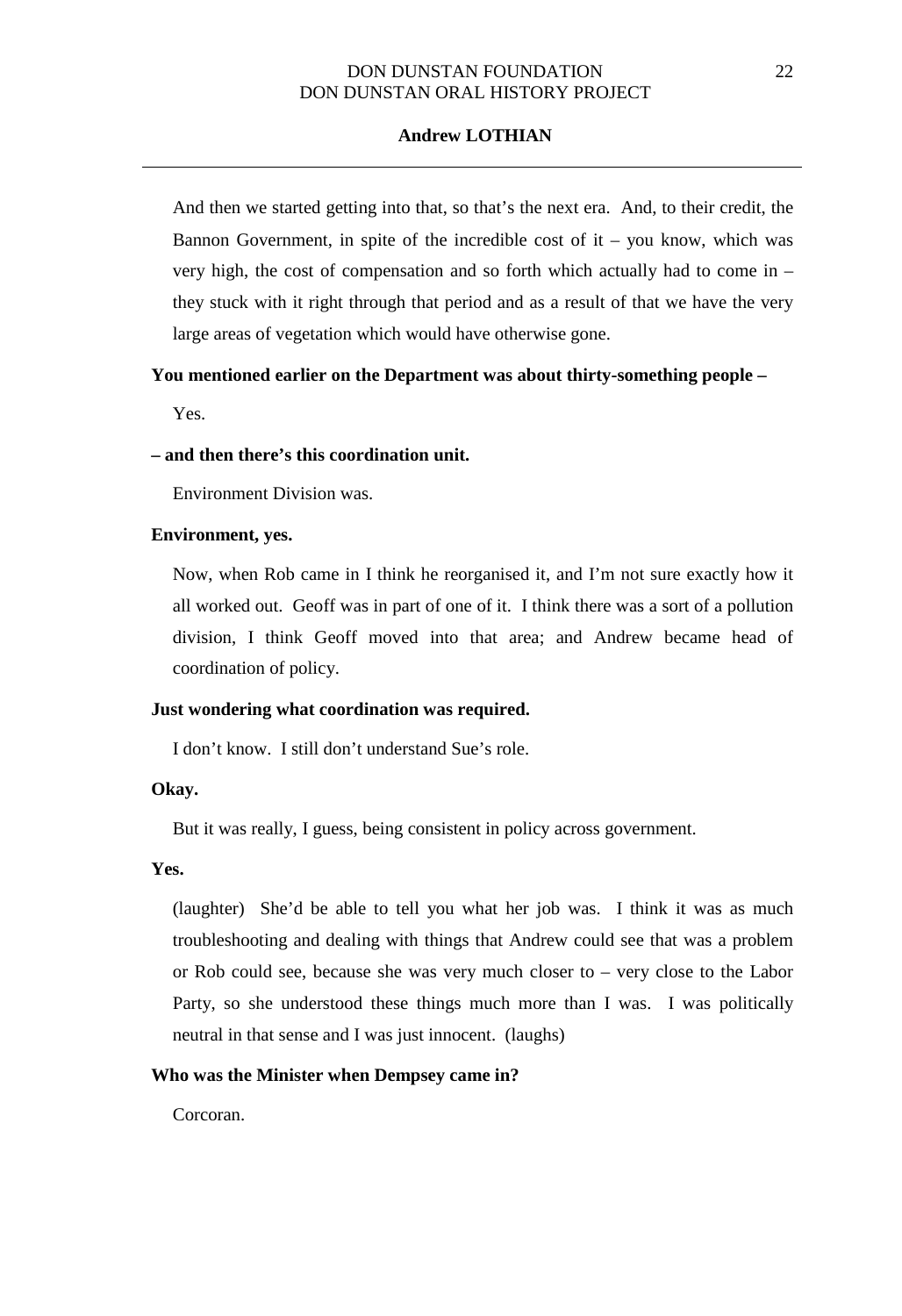### **Andrew LOTHIAN**

## **Des Corcoran.**

I think Des Corcoran. No, hang on, was it?

## **That was after Don Simmons.**

Dempsey was appointed under Simmons. He was just at the end of Simmons' reign, role. Dempsey was appointed by the Premier.

#### **So it was to get some policy bite in the Department.**

Well, that was one way of looking at it. (laughs)

## **What's your way?**

I think someone wanted to move Dempsey out of Premier's Department –

## **I see.**

– the role he had there with the Premier. Anyway, that's what we did. And then he had to work under Corcoran, and of course those two personalities just chalk and cheese.

#### **Oh, really?**

Seemed that way. Although I think Dempsey worked with him, but I think Corcoran couldn't stand him.

#### **Really?**

That's my understanding of it.

### **So how long did Dempsey stay?**

Well, he was there for about eighteen months, I suppose.

### **Eighteen months.**

Mid-'77 and through to about early '79, and then there was of course – Corcoran became Premier for a very short time, called the election and that's the one he lost, and then Wotton came in.

#### **Peter Ellyard came in under Corcoran?**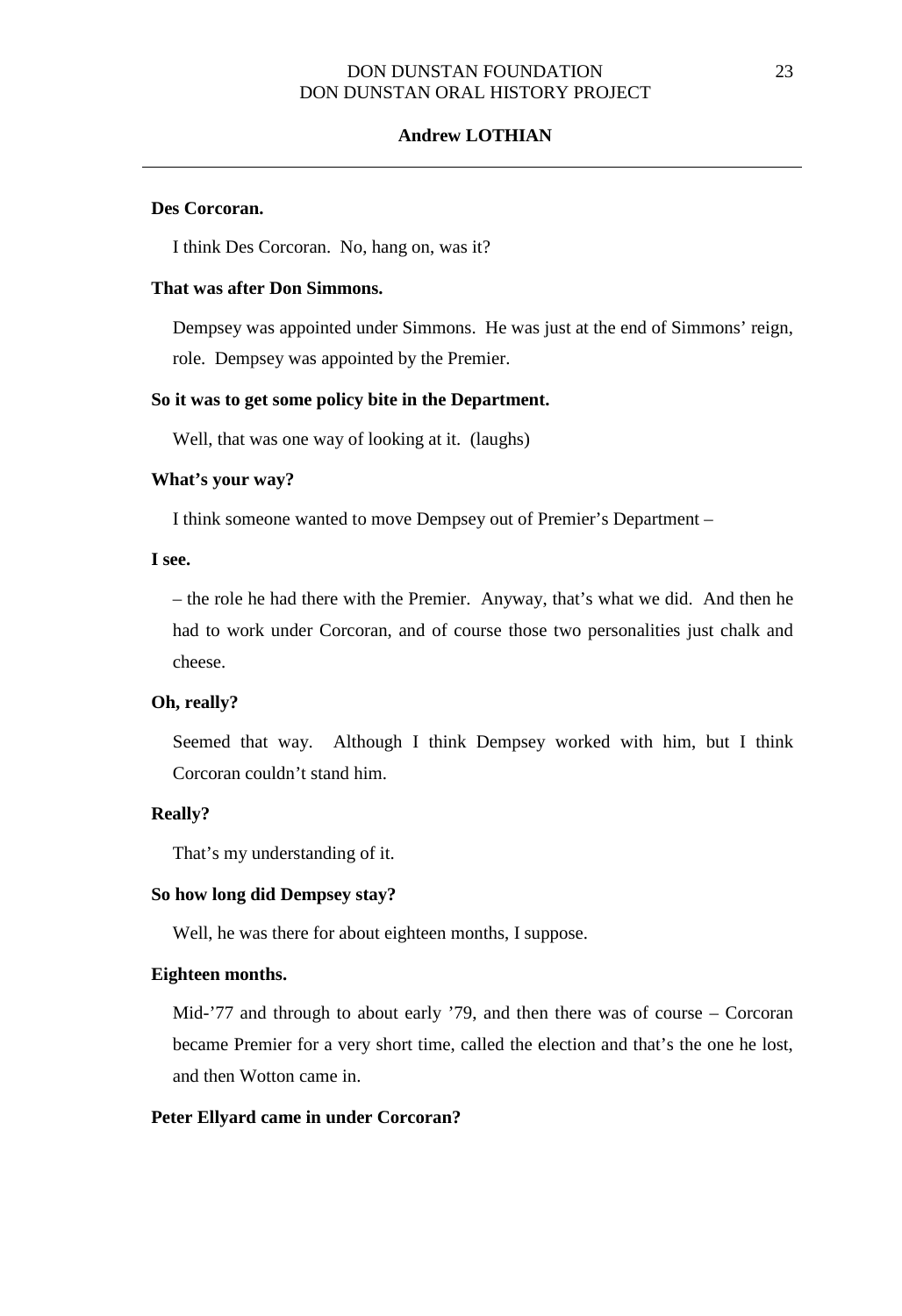## **Andrew LOTHIAN**

Then Ellyard came in – yes, he came in just at the end there, under Corcoran I think. There was also a very brief period where Casey and Cornwall – actually, Casey was there for a very short time and then Cornwall was there for a very short time, and it was just as Cornwall was brought in – who became Minister of Health – Ellyard was brought in. Now, Ellyard – yes, that was then a subsequent significant period.

But I think Dempsey was characterised by a lot of agro within the Department.

### **Why is that?**

I don't know. The Department couldn't understand him, what it was about and this whole policy thing. The Coordination Policy Division was an anathema to much of the Department: they couldn't understand what it was about, why it was doing anything. It was part of our – well, I suppose a common lack of knowledge about what policy was in the time. I mean now we see policy as so important –

#### **Yes.**

– but in those days it was not understood why you want Policy Division. There was no-one there doing anything, you know, and so we got a lot of flak from people saying, 'Well, these people sit around all day and work up these things and dream up these ideas and things and don't actually do any work', and so there was a lot of problems in actually working across the Department because of that.

### **Did you have any relationships with the Premier's Department?**

Well, I didn't much myself. I remember doing one particular job for Corcoran, actually: it was (laughs) very interesting, because there was a lot of interest in the O-Bahn, the whole issue of the north-east transport corridor, at the time, and he was, as I understand, was given the job of actually analysing the work that was coming out of that major study on that whole north-east area transport corridor thing and trying to give advice on whether we should actually build a light rail. And I actually then wrote a report on it and actually had to then deliver it to Corcoran personally. And I remember going around there on a Friday night, when it was about seven o'clock or six o'clock, and he was in there in his room with a judge and some businessmen and having his end-of-week drinks –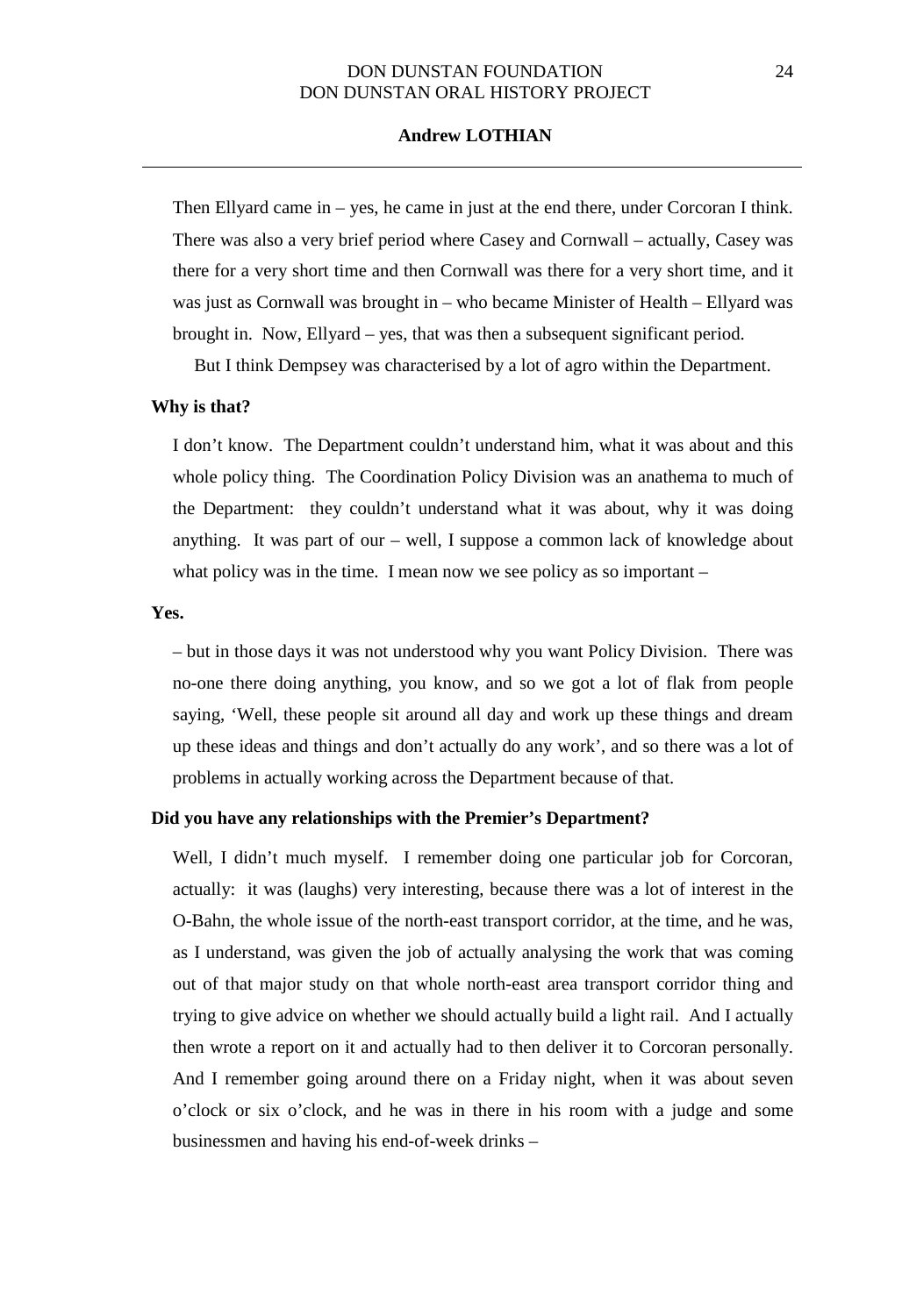## **Andrew LOTHIAN**

#### **Yes, his beer.**

– he was known as 'Three-Fridge Des', wasn't he?

#### **Yes, something like that.**

And so I sort of dropped it on his desk and ran. (laughter) And I remember him saying to someone outside, 'Who was that?' And they said, 'Oh, it was Lothian'. And he came to the door and called me back and said, 'Come in and have a beer'. So I came in and had a beer, and  $---$ . (mimes trembling, laughs)

### **You escaped five hours later, did you?**

Oh, no. I had a beer and then went. But it was like the bloke. He was so well-networked, he could have all of those people in there having a drink at the end of the week. And yet I remember seeing him in a lift and he knew my name. He didn't have to think very much before, 'Oh, yes, you're such-and-such'.

## **I'm just wondering whether some of the tension was this, on the one hand you had people seeing themselves as sort of scientific, scientific officers –**

Yes.

**– and that professional pride, and on the other hand you've got these people who are talking about policy and probably politics –**

Sure.

**– and how to manoeuvre and how to do this, how to do that. Was that – – –?**

Yes, I think so.

### **Could you ..... it that way?**

I think there was a lot of that view, the traditional people in the Department were focused on their particular areas of work. There was also the issue, I guess, at the time as 'Where does policy emerge from?' Does it come from the operational area, or does it come from elsewhere? And my view now, of course, is very much that it can't come from the operational area; they're too busy, and also they can't get above it to see what are the policy issues involved in a particular area. So if you're working in noise or in air or in heritage or whatever, your focus is on that. So you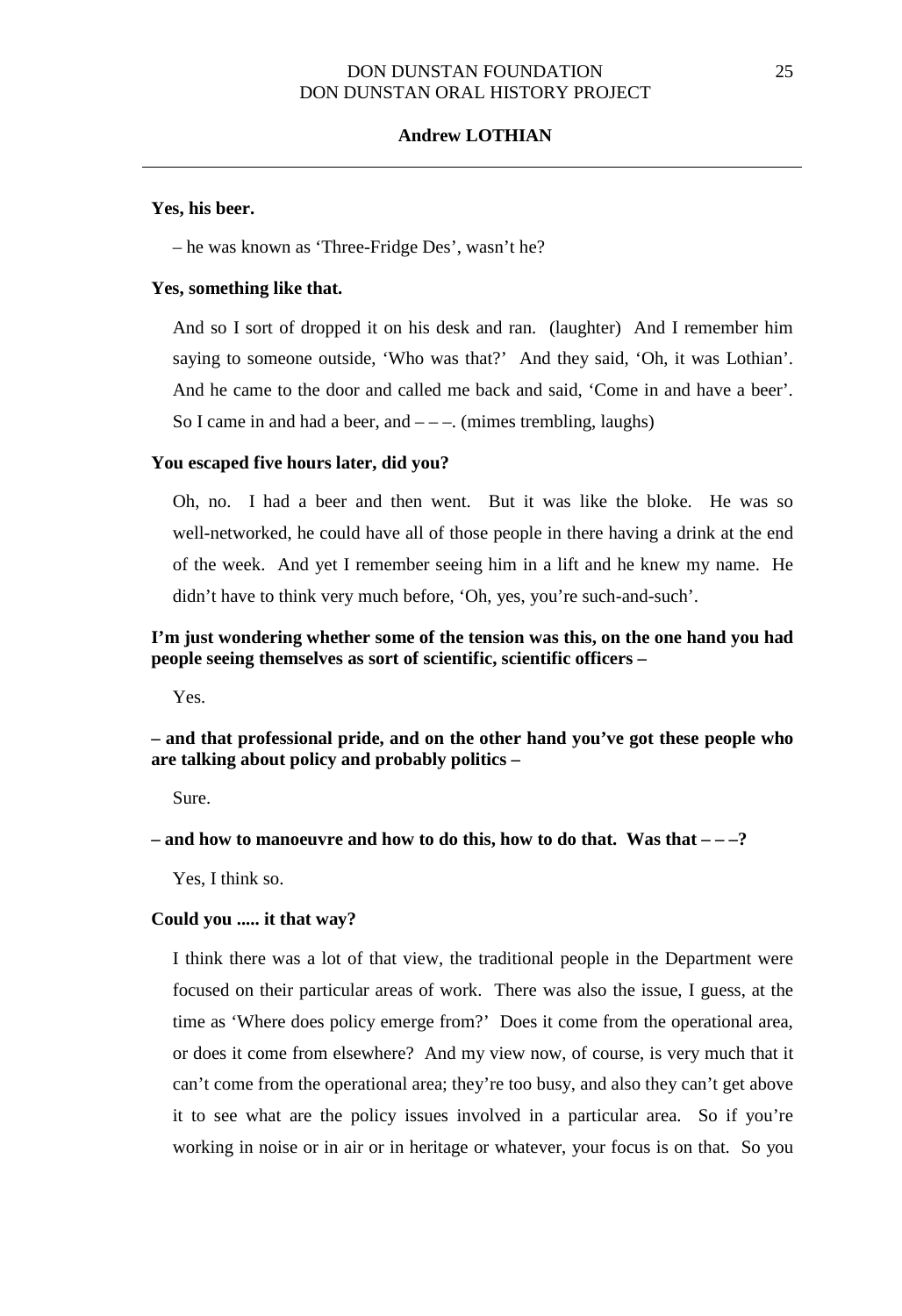## **Andrew LOTHIAN**

actually had to have someone coming in from outside working with those people and understanding the issues, understanding how you approach the particular area, and developing the policy in conjunction with them. But, if you leave it to them, it'll be very much protective of them; it will be very insular and very narrow in its scope, whereas coming in from outside – and therein lies the problem of the Coordination Policy Division –

#### **Yes.**

–coming in from outside and attempting to develop policy when all these operational people say, 'Well, we know what we want; why don't you just give it to us?' (laughter)

#### **'We're professionals.'**

That's the source of some of the tension.

## **Yes.**

There was the political element involved, sure; I think there was a feeling that there were these highly-paid, as it was then, people running around in Coordination Policy: 'What do they do?' There was a lot of misunderstanding of what our role was and I kept saying to Andrew, 'We have to promote ourselves to the Department, we have to sort of put out what we're actually doing'. And we did a bit of that – not sufficiently, I don't think.

# **I remember Andrew's style was more issue-based, not, 'Here's an issue, let's go to it'.**

I liked Andrew; I worked closely with Andrew and I enjoyed working with him. It was a completely new dimension for me, I didn't understand any of that stuff. But good fun. (laughs) And I guess I would be pretty naïve in those days in terms of understanding what policy was about and trying to get  $---$ .

## **You mentioned the other departments before.**

Yes.

### **Did they take more notice as time went on?**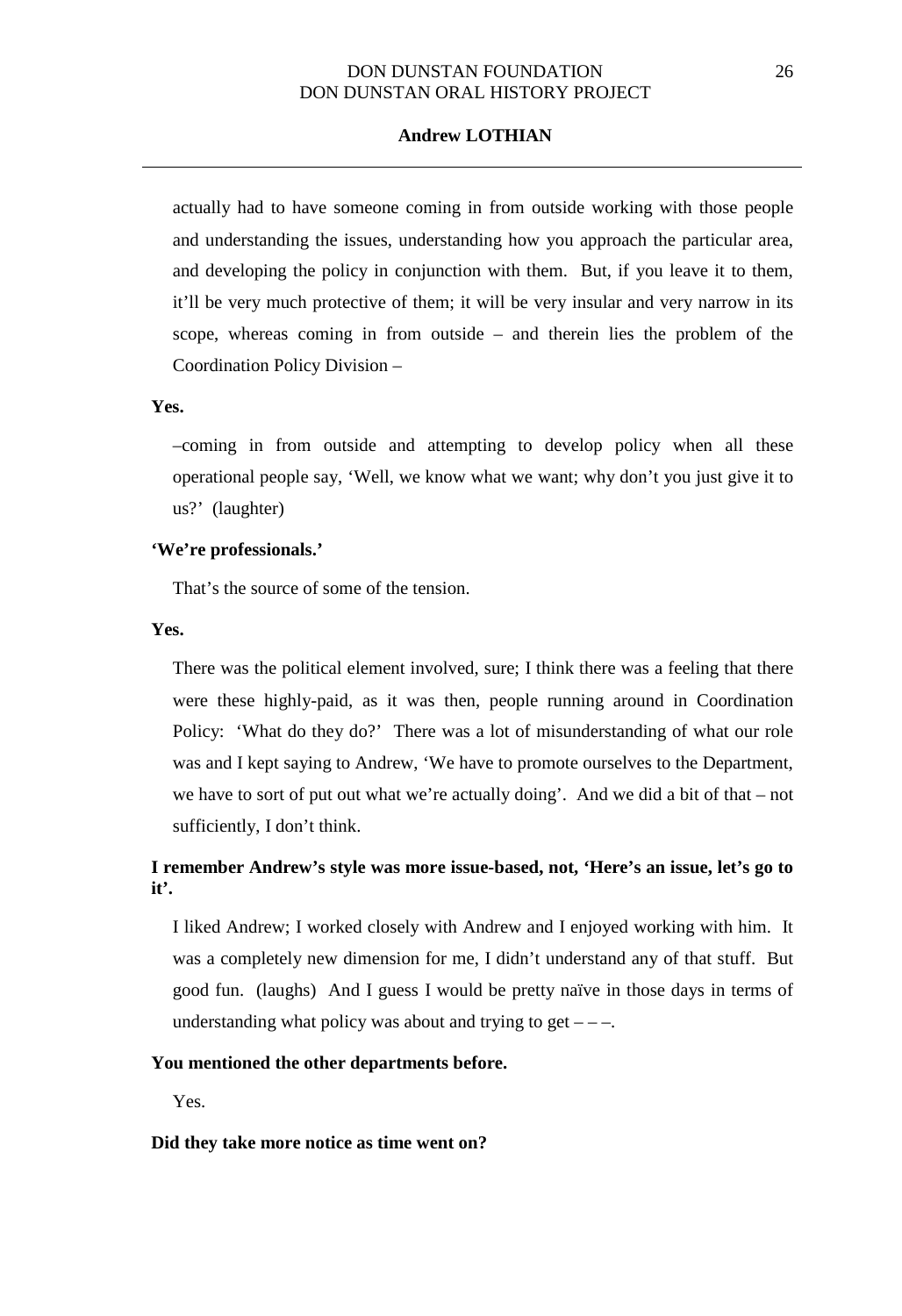## **Andrew LOTHIAN**

Yes. I guess by the end of the '70s they were starting to recognise that this was a power to be recognised and it obviously had the power within government to carry with it. So yes, there was that. We'd also made, I think, a lot of progress in terms of working with them. But there was a big shift from that [?as time went on?], too, because the whole impact assessment area became submerged into planning and it became very much a by-the-book type of thing and the broader dimension of influencing change, cultural change, that all went by the board, I think, and it's become very much a paper sort of process now.

### **Is it really?**

Much less than actually bringing about change. You see, now you only really focus on those big issues which you end up with an impact statement, but what about the hundreds of  $-\frac{1}{2}$  You know, that's the tip of the iceberg. It's all the other ones that you really need to influence because they can have quite a big effect, too, cumulatively. So all of that went. And they were with all the other agencies involved. But with many of them things had changed sufficiently, and there was new blood in those agencies that were bringing about change as well, to recognise the environment, so that was good.

#### **Were they brought in on the environmental impact assessments?**

Yes.

#### **The methodology at the time?**

Yes, yes, we'd work with them.

### **What was the data and evidence base for a lot of this?**

Seat of the pants. (laughs)

## **Right, okay.**

There was, increasingly during the '70s and then on from there, we were gathering a lot more information and data on the environment and our understanding about the environment grew over that time. When I first did the first State of Environment Report, which was in about '84, it was just a small thing and I just gathered together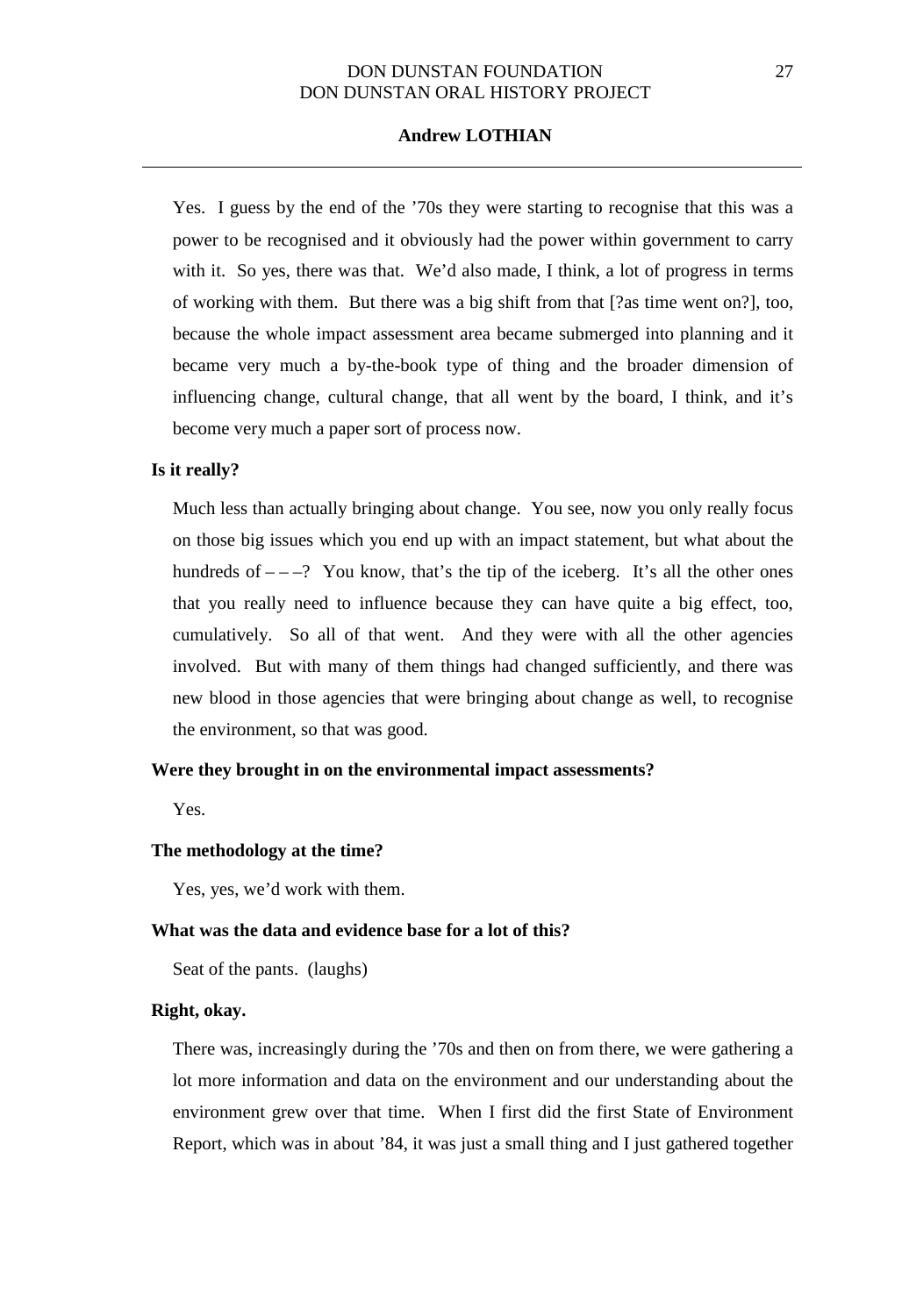## **Andrew LOTHIAN**

everything I could find at the time, and there was a lot there. It was mostly scattered and so forth, but it was growing; and we knew a lot more about the biodiversity, of course, we knew a lot more about the state as a whole. Landsat was coming in, we had John Douglas working away on his Ecological Survey Unit, but I'd have to say we didn't see a lot out of that. He worked with National Parks, did work on Coorong and various other areas. He's still around – he's up in the Hills, I think, somewhere or other. And in fact Vaughan Levitzke, who's now head of Zero Waste, worked with him for many years. He was an ecologist then, or biologist.

So they were doing this work with the old Landsat, but it was always, 'Yes, it'll be tomorrow we'll have that sort of information for you', but it was – yes. It was useful, I think, in terms of the veg clearance work, probably some other projects too, so there was a lot more data and information coming in on the environment all the time and, to a large degree, these impact assessments drove a lot of that, too, because they actually had to carry out surveys of the biodiversity along a particular, say, highway route. They started bringing in heritage surveys, doing the surveys at European and Aboriginal Heritage and all of that, too. In those days, one of the things that came out of the Dempsey era was the *Heritage Act*, and I remember that was written out of the Policy Division. Ilsa Matthews[?] was involved in that, in writing that. So that was a plus.

We had the Aboriginal heritage area covered under the old – who was it?  $-$  Bob Ellis was the head of it. *Aboriginal Protection Act* or something, I can't remember the exact name. But in those days they didn't mind identifying all the sites of Aboriginal heritage, as they called it – 'relics'. Nowadays, of course, they don't; they don't want people to know. But it was all about identifying all those, so there was a lot of information about that, too, and the Heritage Unit was established in the late '70s and started to do heritage surveys across the state over a period of quite a long time, and that was a very effective ..... ..... .....

## **How was the data recorded? I'm just trying to remember when computers came in.**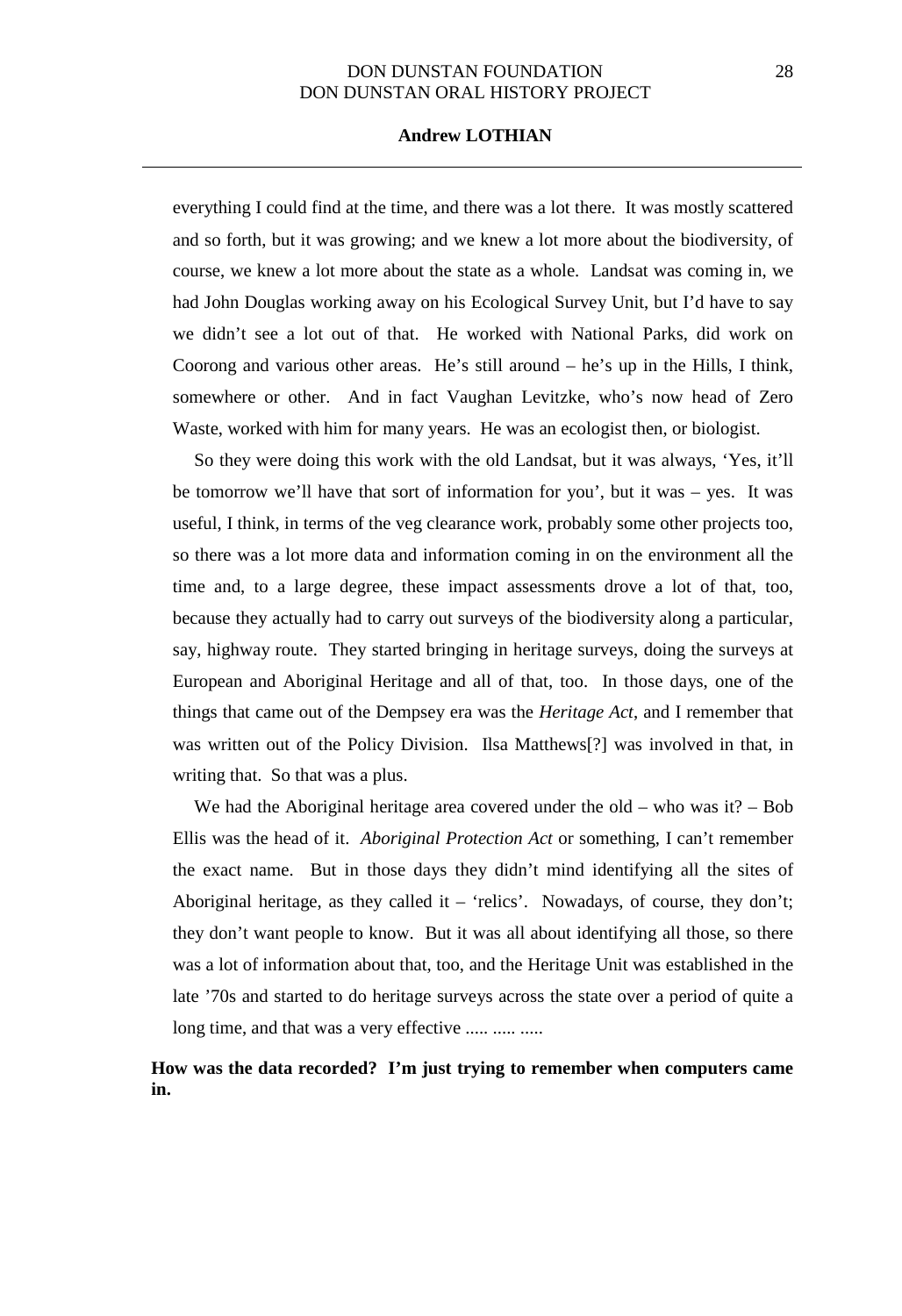## **Andrew LOTHIAN**

Yes. Computers really weren't  $-$  well, the personal computers came through in about mid-'80s, so back then it was still mainframe-type computer stuff, if you had anything. But mostly it was just written reports, and card indexes and things like that, that people had. There weren't any electronic means  $---$ . I can remember in the Environment Division when our first electronic calculator came in, which was a Compucorp, and it was a big instrument, a big box thing, which could add and subtract and multiply and do all that sort of stuff – pretty basic; but this was held by Grant and Geoff, you know, this was something which was *really* – this made us, this thing arrived.

I should say also in those days – and digressing – but we didn't have personal computers so all the reports were written longhand and then they went into a central typing pool. And you remember the old typing pools would be a dragon sitting over it who would have the task of making sure you didn't do any changes that were unnecessary and things like that. Because any change basically meant you had to retype the whole thing. And so you'd also be trying to get, say, cabinet submissions through and you had to do them very quickly and there'd obviously be changes and things on the way, and boy, I can remember many, many times on a Friday night trying to get changes to a cabinet submission to get it up, and (groans) tear your hair out. We were down at the Ansett Gateway Building by that stage.

## **It was close to parliament, anyway.**

Well, it was that, that's right. And Des used to go round to the Ceylon Hut, it was, for lunch –

#### **Yes, that's right.**

– and of course every lunchtime Rob would go out for lunch and that was the afternoon written off.

#### **That was the end of it, yes.**

(laughs) I went to a few of those, too. And actually I remember talking with him about the *Impact Assessment Act*, because he couldn't work out how we could get this through, and I was saying to him, 'Look, we could separate the sort of private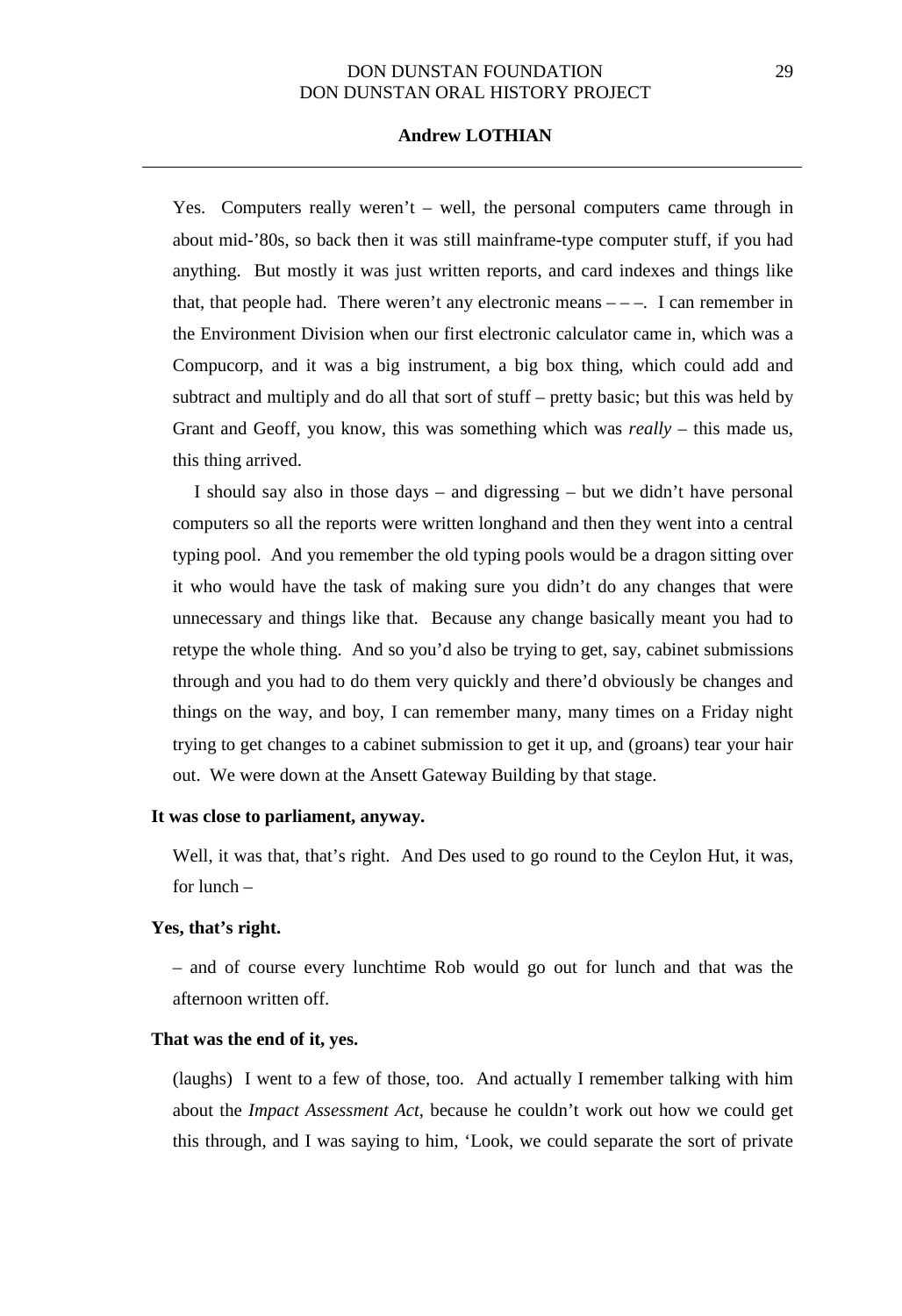sector and the public sector and  $-1$  think it was that  $-$  'focus it around the public sector', and he said, 'Yeah, maybe that's the way that we could go'. Anyway, I can't remember exactly what the details were, but  $---$ .

## **So have you got any reflections on change processes at the time? One observation I've made is a lot of trust was put in younger officers –**

Yes, incredible.

### **– and the new people coming in and things like that.**

Yes, yes, incredible.

#### **So they were open to ideas.**

Yes, I think Grant and Geoff were both very willing to take what was coming up from their young officers. And when I look back I think, 'Wow! It's frightening, really'. Because they'd put up these reports which were pretty amateurish sometimes and things, but there would be a grain of something in there which Geoff and the others would work with and you'd be ..... ..... in and developing it up and so forth. But there was an incredible amount of trust put into officers.

On the other end of the scale, there was no interest in OHS, occupational health [and safety]. They were the days when everyone – I didn't, but a number of people smoked and I remember the fire in the basket (laughs) going off one day. But in terms of trust, yes, there was that, and I think one of the things that happened with the Coordination Policy, there was a lessening of that sort of trust. Coming out of professional officers there was a feeling that professional officers working out of Parks or out of pollution areas were, okay, restrict their professionalism to those areas, nothing beyond that, whereas we were used to working right across the board, we weren't interested in particular demarcations like that.

In terms of change process  $---$ .

## **You talked earlier about how you'd work with and relate to the other people in the other departments.**

Oh, yes, the other agencies. Yes, yes, there was a lot of that. Because most of us were involved in impact assessment in one way or another. We'd have different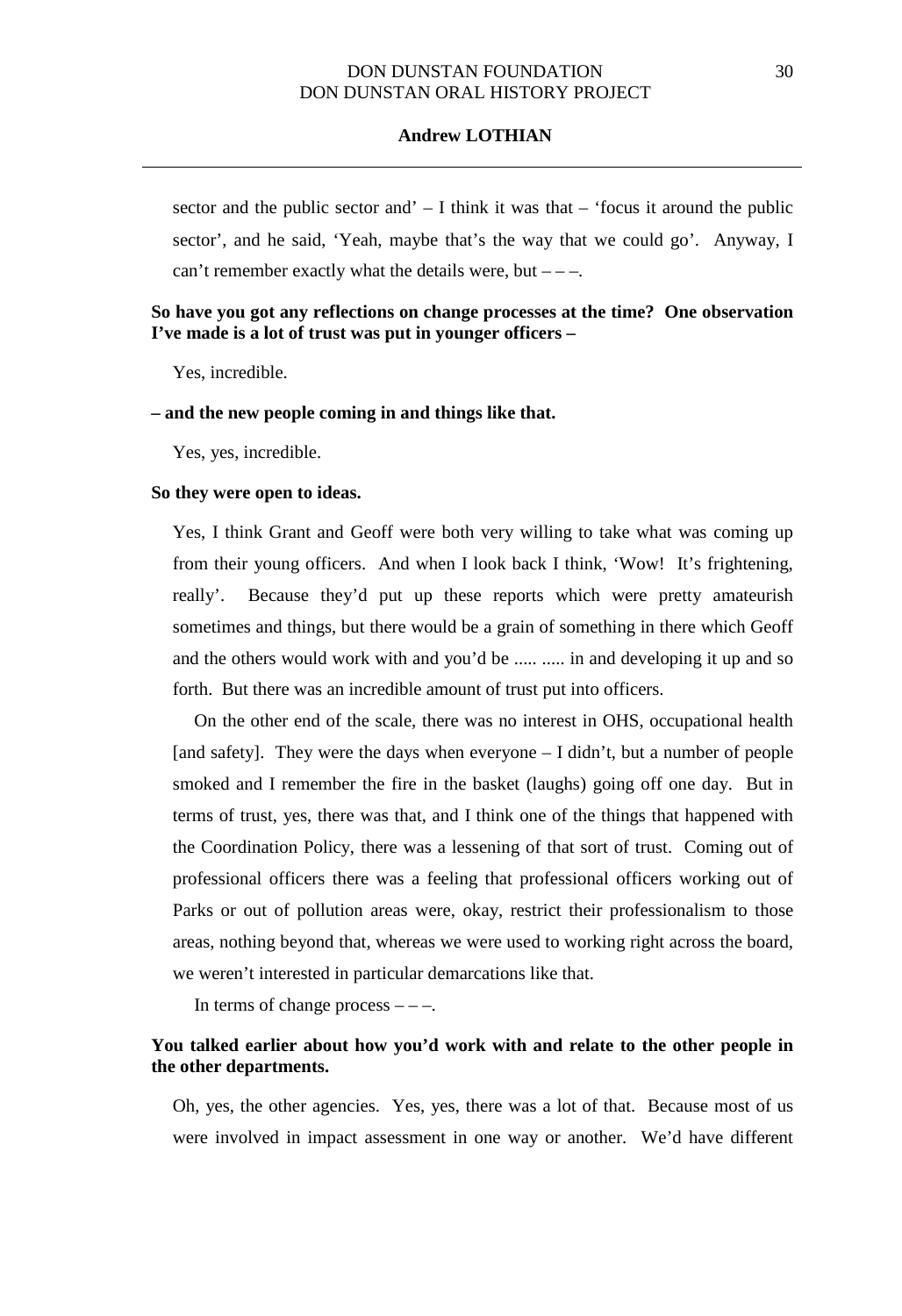agencies we were responsible for or different particular aspects of them, and so we worked a lot with other agencies, some more than others. I think Bob Shearer was the lead one in that, in doing the work in that. What else?

## **Were the universities involved – like Nick Harvey did a study on environmental impact at one stage, too?**

Yes, he was involved with the coast protection people at one stage, before he went down to the uni. He has always been interested in the impact assessment area, but he wasn't working with us at the time; he came much later. He worked with Ian McPhail, for instance, on the Marina strategy. He did a lot of work with him on that, and that was more the mid–late '80s that he came in, sort of predates that.

## **Do you remember the joint consultative councils that were set up under the industrial democracy umbrella?**

The old industrial democracy? I remember that term coming in and we all sort of said, 'What's all this about?'

## **Yes, right.**

None of us really knew. And there were those councils. I can't say I can remember anything much about them, they didn't impact me very much at the time.

### **Okay.**

I've always been a member of the PSA, Public Service Association, right from the word go. I've always thought that unionism was important. But I don't think the people in the agency were particularly political, politically attuned. Until the Coordination Policy came in, we were really amateurish in terms of politics, it was very, 'We're here for the environment. Politics is getting in the way'.

**Just to get on record, I made a list of some of the issues or initiatives and I think you've covered a lot of them, but just to get it on the record and maybe we can come back to any that this might remind you of: parks conservation I think we've spoken about; Hills Face we certainly have; you mentioned Monarto –**

Yes.

**<sup>–</sup> or its earlier name, Murray New Town.**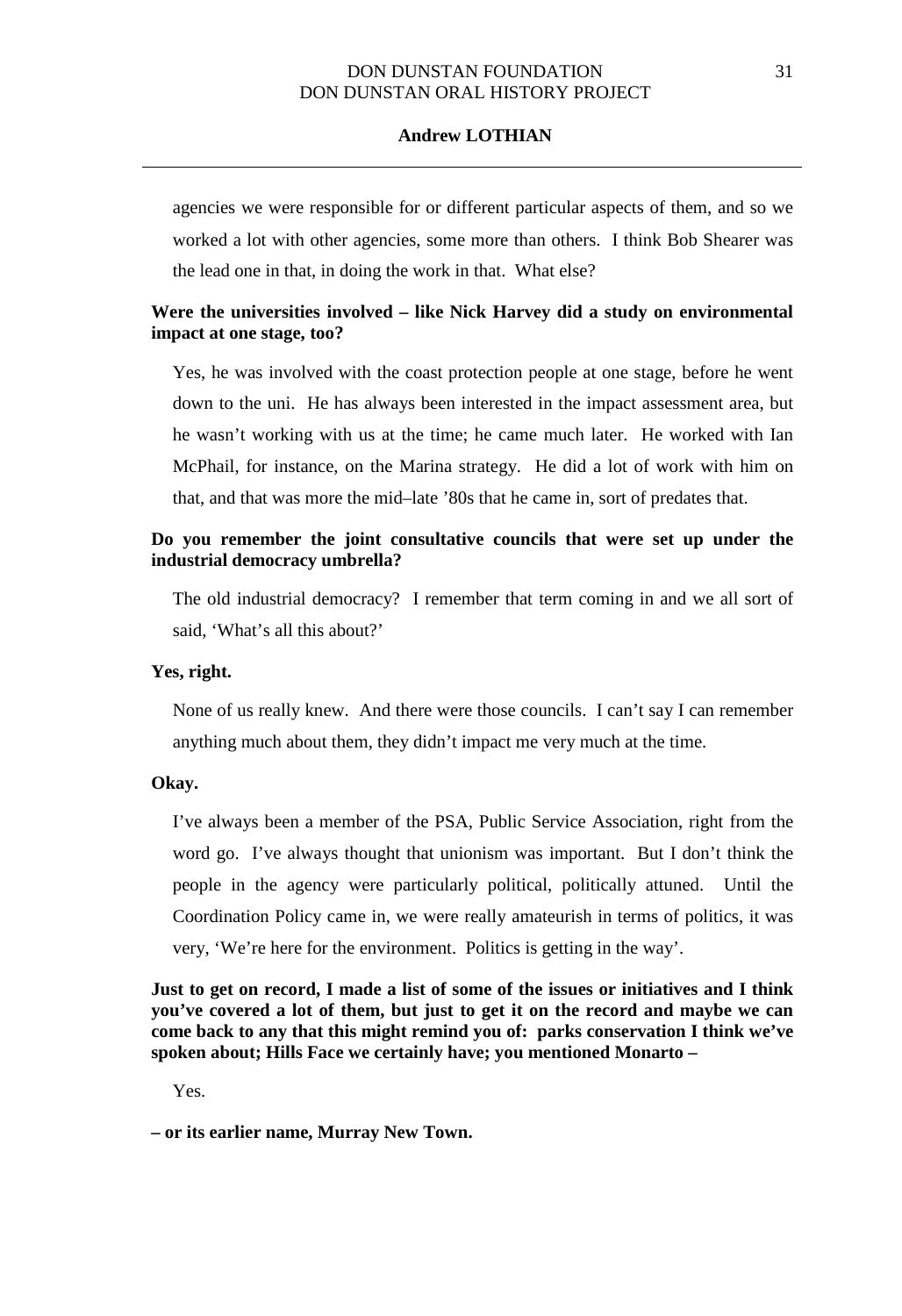Yes.

### **The built heritage you mentioned, that's the** *Heritage Act***; vehicle pollution.**

Yes.

#### **The waste management, that probably came in later on as a big thing.**

Yes, waste was not something we were much involved in.

#### **Weedicides were picked up somewhere along the line.**

Yes. There's been a lot on DDT and those sorts of issues, but they were a bit beyond us.

#### **The litter and container deposits you mentioned.**

Yes, yes.

### **Wetlands you've mentioned.**

Yes.

## **Water, you mentioned briefly in terms of a Murraylands study, but was there anything more you got involved in there?**

Water: well, I know Geoff was involved a lot with the E&WS on water and water quality, as was of course Keith Lewis in dealing with the water issues in the River Murray – I mean the tanks on the houseboats and things like that, with grey water. And they were also I think involved a lot with the reuse of water issue with Bolivar and so forth, there were some studies done way back then about how to reuse Bolivar water, there were studies initiated in that with Public Health. I mean, they'd used the water out at Glenelg for years on the irrigation of the golf course, but now they were talking about using it for human consumption in terms of vegetables and things, so a lot of work on that.

The broader issues of water *resources* management and catchment management came in with John Shepherd and his crowd, an engineer out there –

#### **Yes, I know the name.**

– Jim Killoch[?].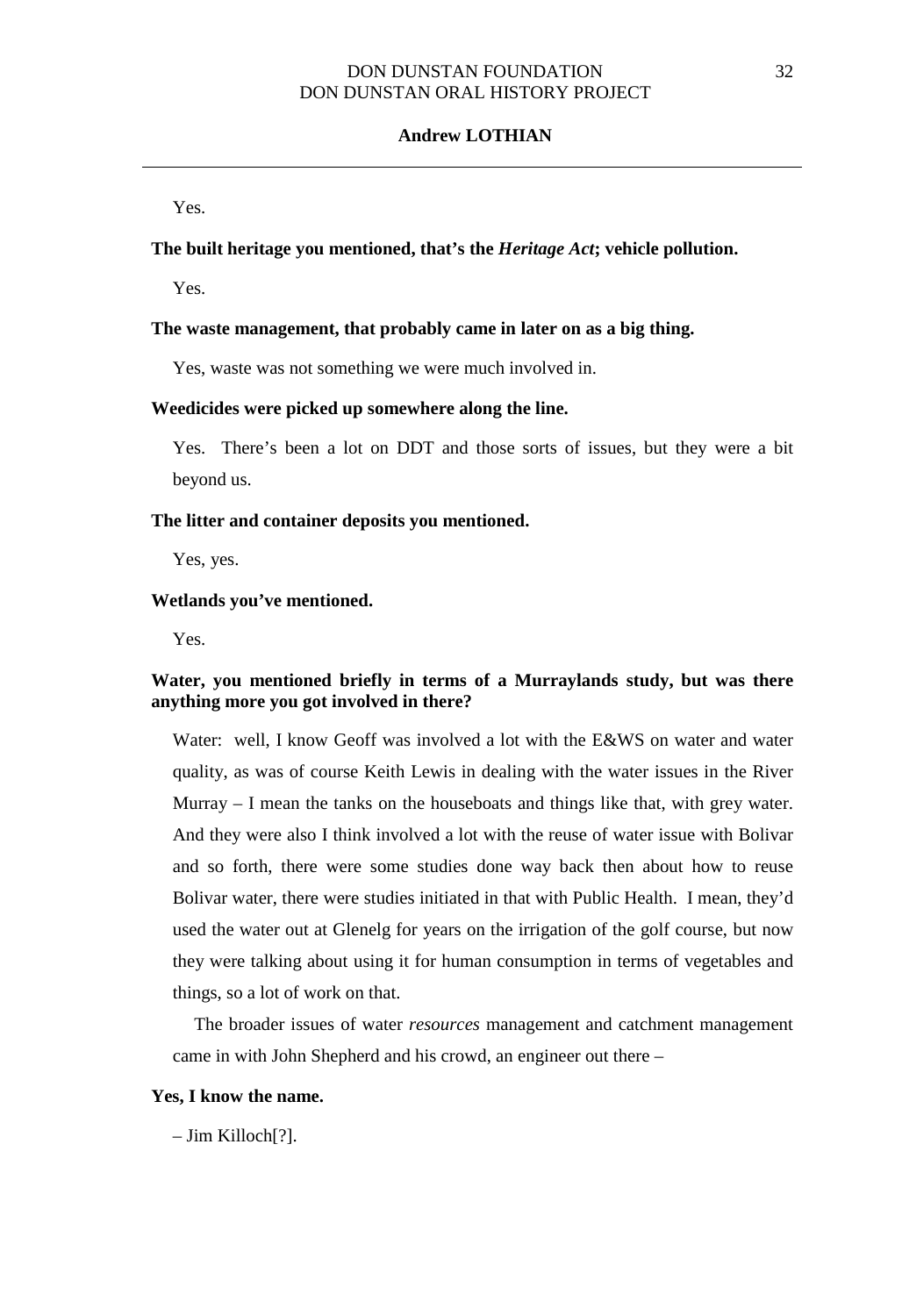### **Andrew LOTHIAN**

#### **Jim Killoch, that's right.**

He got the first *Water Resources Management Act* up in the – must have been in the late '70s, I suppose – and we had a fair bit to do with them over that. More at Geoff's and Grant's level. But in terms of water quality, there was quite a bit I know coming out of the Mount Lofty Ranges people on problems with piggeries and waste and that, and of course E&WS then brought in these catchment zones around their reservoirs and said, 'Right, all the piggeries out', and that was fairly significant – and dairies, as well. And I know Ron Caldicott, for instance, lived on what was formerly I don't know whether it was either piggery or dairy, and of course he's in the catchment of Mount Bold and Scott Creek, and he said over a period all of these just went, they had to all be moved out. And that was a far-sighted move, because if we still had them there we wouldn't have Mount Bold and all the other reservoirs, so there was that recognition of the pollution side from agriculture. This is non-pointsource pollution, this is diffuse pollutions coming from grazing and that, which was also in those days quite radical. I mean it was always the [?old factory/olfactory?] type of pollution that they dealt with; this is diffuse pollution. And so they started addressing those sorts of issues, too.

Salinisation was, as I say, pretty well unknown. It was later on that the problems of salinity became apparent in the Upper South-East and some other areas, and then we started to see them, and Victoria and that too became aware of it. Yes, ..... ..... pollution.

## **You mentioned Aboriginal relics.**

Yes.

#### **And there was another one, visual pollution, like the control of advertisements.**

There was a lot of that. Yes, yes. See, under the old *Planning Act* there was – there was actually a *Control of Outdoor Advertisements Act*, which Dan McCabe[?], one of the planners here, had as his personal hobby, getting rid of all the old signs. Because I don't know if you remember going back in those eras, the '70s and '60s, there'd be signs all along the main roads out in the rural areas, and this *Control of*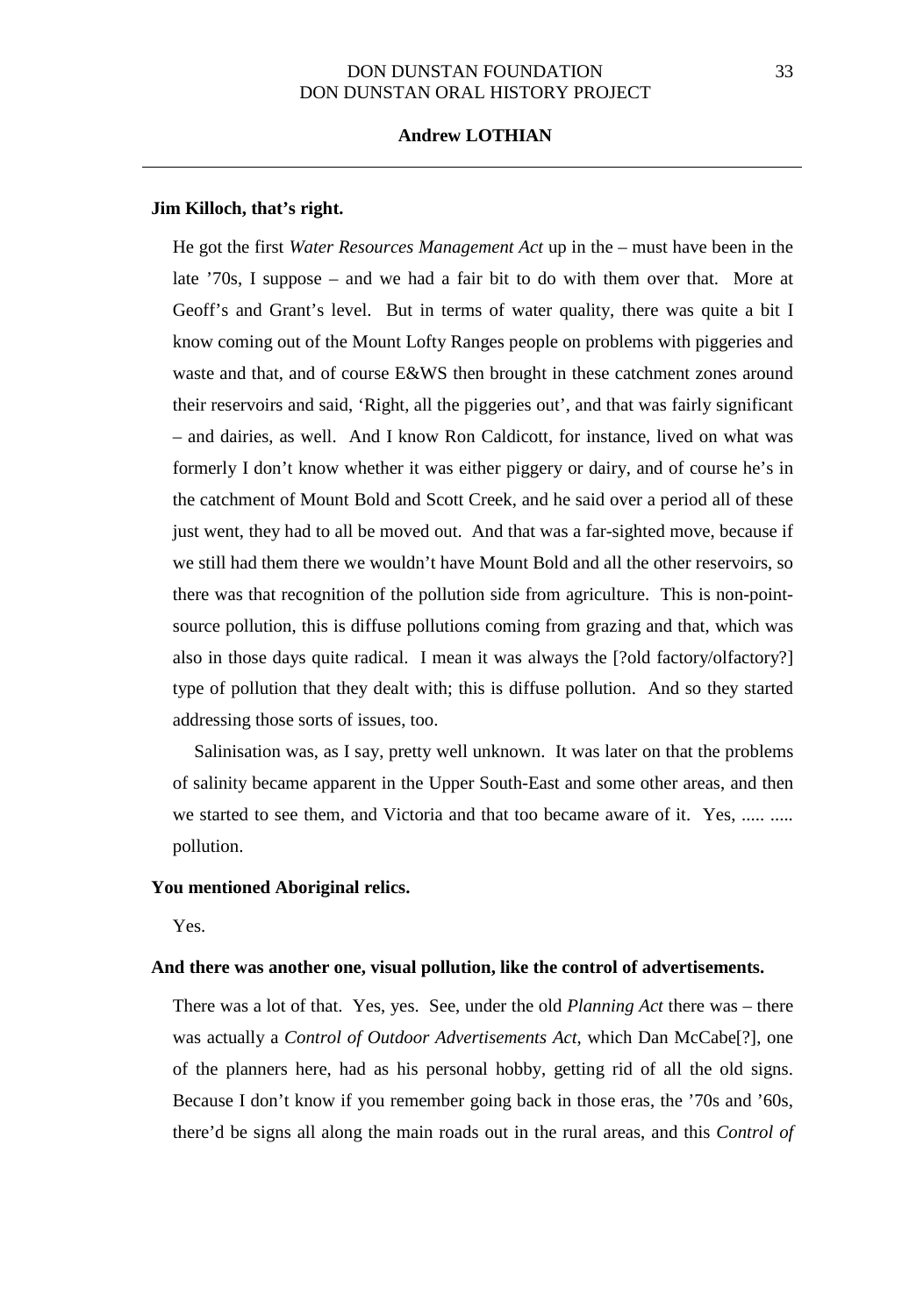## **Andrew LOTHIAN**

*Advertisement Act* basically removed them and so you'd have at the entrance of a town an information board where they could put some of those but they couldn't be third-party advertising, they had to be about what was in the town. And so that changed enormously all of these ads, which if you go to America you see these huge billboards everywhere and you see them interstate as well, to a fair degree. You come out of Sydney Airport and you see massive billboards as you come out. Well, that dealt with a lot of those. They're still around. One of the residues of that – and I say this because outdoor advertising was quite one of those big issues in the early '70s, late '60s – but one of the issues was that they were along railway land, somehow or other the railways saw it as a means of revenue, and they still have them there: even though I can remember Murray Hill, when he was Minister of Transport, saying, 'We'll get rid of those', they're still there. And I reckon that's something that ought to be dealt with because you come over any area of railway land and you'll still see outdoor advertising. It's the only place – apart from the airport, which is another story – where you'll see it; so it's an anachronism, I think, that that still remains. But outdoor advertising and that whole visual thing, the aesthetics of cities was important at the time.

#### **So how was that brought up?**

No-one really dealt with it. We didn't really have much to do with it. The old Civic Trust – you know, Jim Warburton and David Corbett –

### **Yes.**

– they were quite instrumental in holding various seminars on issues. I remember when we had the first bushfires in '81 or '83, you know, the Ash Wednesday, we talked to them about having a bushfire seminar; but they'd already had a series of seminars through the '70s. Quite an instrumental group for raising the public profile of issues and having speakers address these particular things. So I think there were some in the '70s of visual pollution and that sort of thing, but they also addressed a lot of other major issues at the time. They were very effective.

## **All right. Well, I think we've had a pretty good run at all of this.**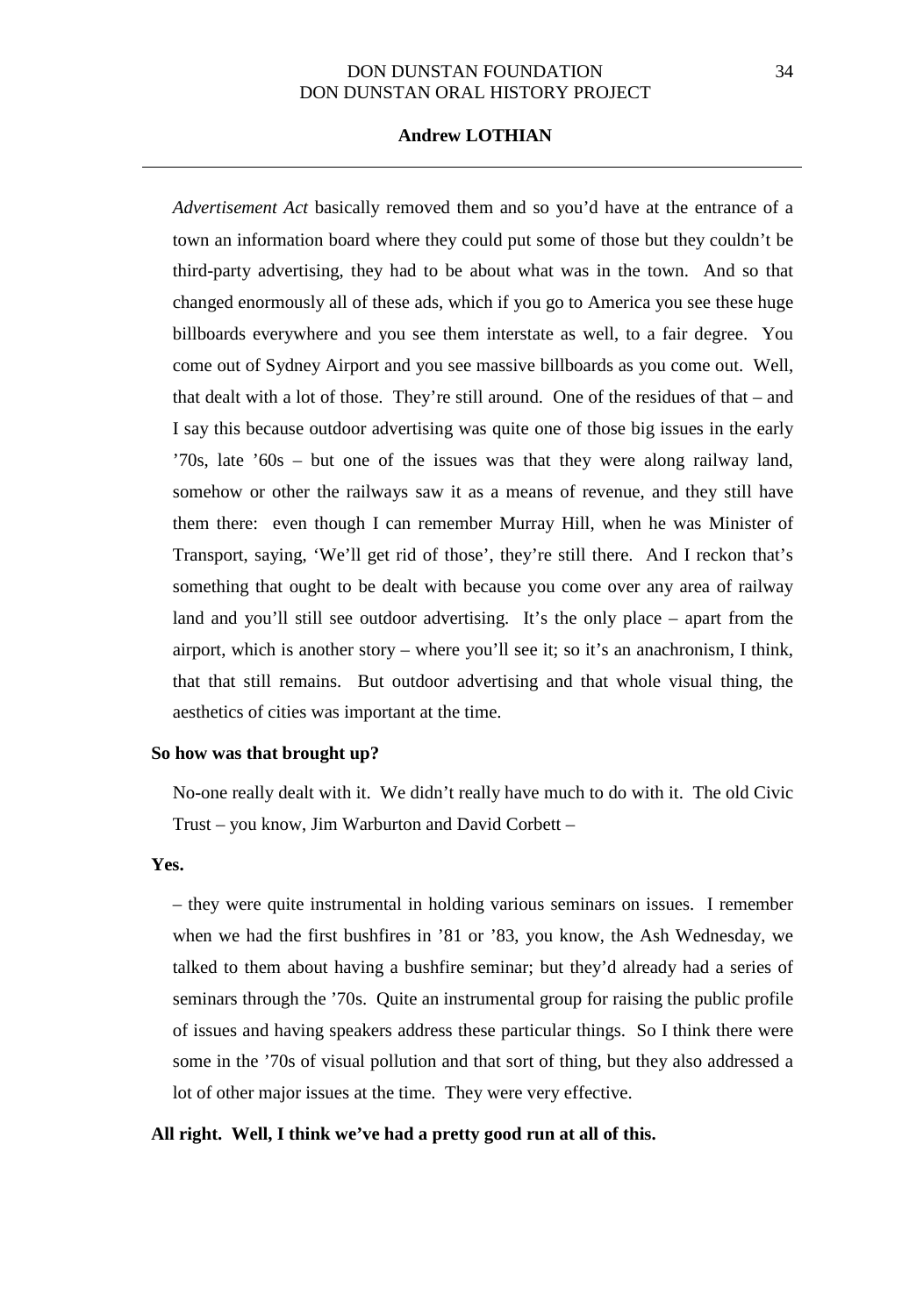### **Andrew LOTHIAN**

Yes.

## **Is there anything you wanted to reflect on in terms of the Dunstan Government's legacy or the ministers at the time?**

It was an exciting era at the time. You really sensed you were in at the beginning, on the ground floor, and because of that it was important on how you went about things and we were trying to set the right scene for things. We were trying to do things in a different way than had traditionally been by working with people cooperatively and that, but trying to instil in them an understanding and a commitment to the values that we had about the environment. And so that we saw as important. I guess the only other area that operated in that way, to some extent, was Public Health and a commitment to health. And the environment was one of those early value-adding type of areas. So it was an exciting era to be involved in and we were all at the beginning of our careers, as it were, so we were all sort of in there and enjoying it very much.

## **We haven't talked about Don Dunstan a lot, but was that his premiership, his leadership, a part of that sense of things happening?**

Yes, I'd say so. Yes, he had a big influence, obviously, on the style of government at the time and its willingness to embrace these sorts of things. It was almost, when Corcoran went and the new government came in, it was as though the door closed, to a degree.

#### **That was a Liberal government.**

The Liberal Government came in under Tonkin. I mean, he was amazed that he became Premier. And David Wootton came in as Minister and he was fairly junior in them, and he was a great bloke  $-$  I know David well  $-$  but basically nothing happened for the next three or four years until there was again – Bannon came in.

### **Bannon, yes.**

And then that's another era. But that time was a time where you had incredible freedom to actually initiate things and to actually drive things. If you saw it as important and if you could convince people like Geoff and Grant that it was